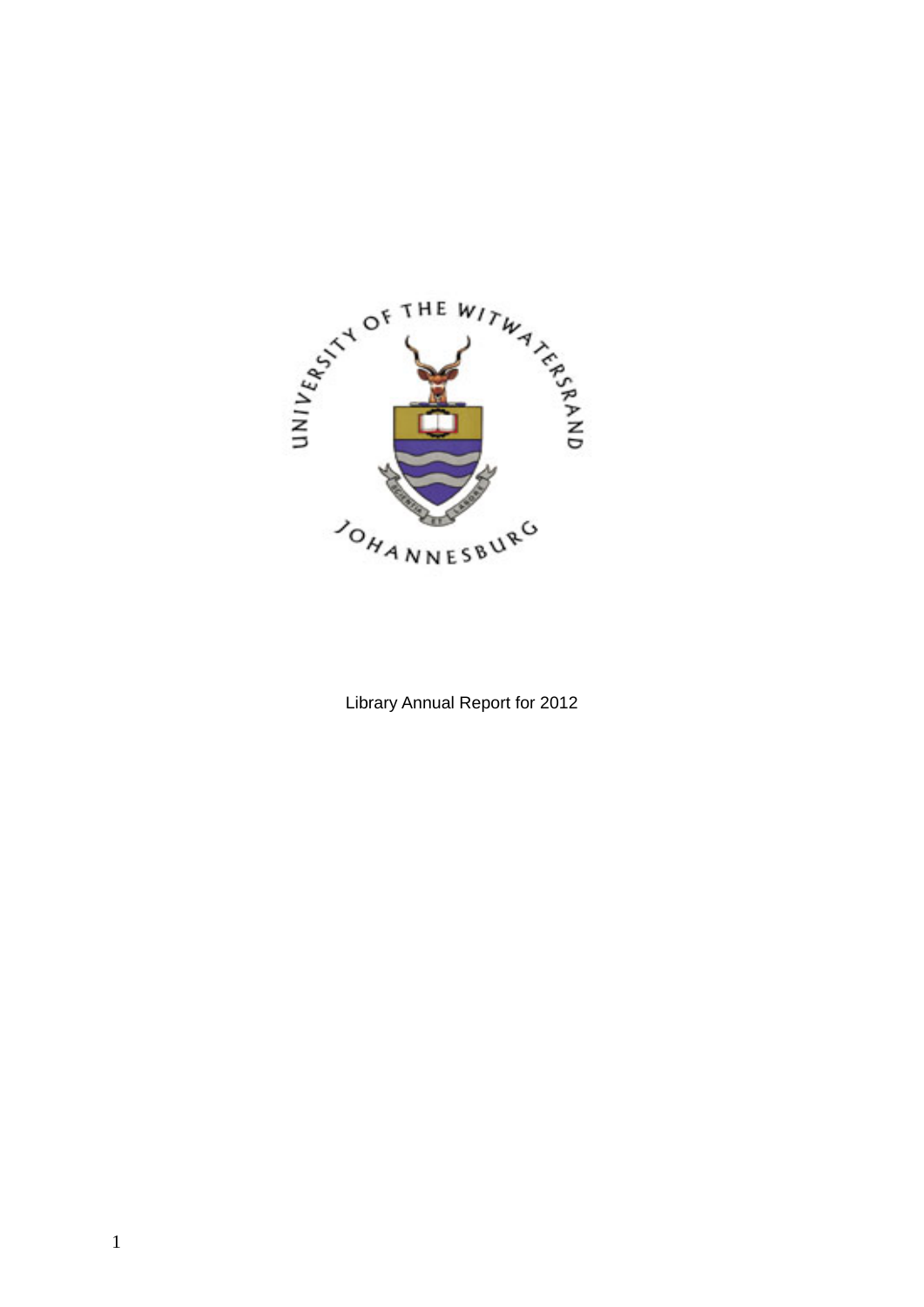## **Introduction**

The University of the Witwatersrand (Wits) aspires to be a leading research intensive university firmly embedded in the top 100 world universities by 2022. The Library strategic goals and objectives were aligned with the Wits 2022 goals, particularly the provision of high levels of support for teaching, learning, research and outreach. In support of the Wits vision, the strategic drivers for the Library in 2012 were:

- 1. Innovation and continuous improvement in all areas
- 2. Comprehensive and coherent provision of effective, efficient and sustainable knowledge and information resources, technologies, systems and services that focus on the needs of Library clients; preferably through Free and Open Source Software (FOSS) where appropriate
- 3. Providing innovative, purpose-designed and attractive physical facilities and infrastructure
- 4. Sustaining and developing an innovative and engaged Library team.

# **Initiatives**

Among the key initiatives undertaken by the Library during the year were:

## *Innovation and continuous improvement in all areas*:

The digitization initiative continued to expand to include a wider range of key research, teaching and learning resources. The Wits Institutional Repository on DSpace (WIREDSPace) collection grew from 5,586 items in 2011 to over 7,000 items at the end of 2012. Four thousand (4,000) audio tapes held in Historical Papers were reformatted and digitised. A complete list of digital collections is available at:

http://www.wits.ac.za/digitalcollections/15301/digital\_collections.html .

# *Comprehensive and coherent provision of effective, efficient and sustainable knowledge and information resources, technologies, systems and services***:**

The provision of high level research support to University entities remained a priority. With the implementation of InCites in 2012, citation analyses and bibliometrics were becoming increasingly popular with academics, schools and research entities as a way of analysing the impact of research output. The library was using a combination of resources, *Web of Science*, *Scopus*, *Google Scholar Citations, InCites* and *Journal Citation Reports*. Reports were being compiled supporting appointments and promotions and NRF applications and on Faculty/School research outputs, Institutes/Centres research outputs, author comparisons, and journal evaluations.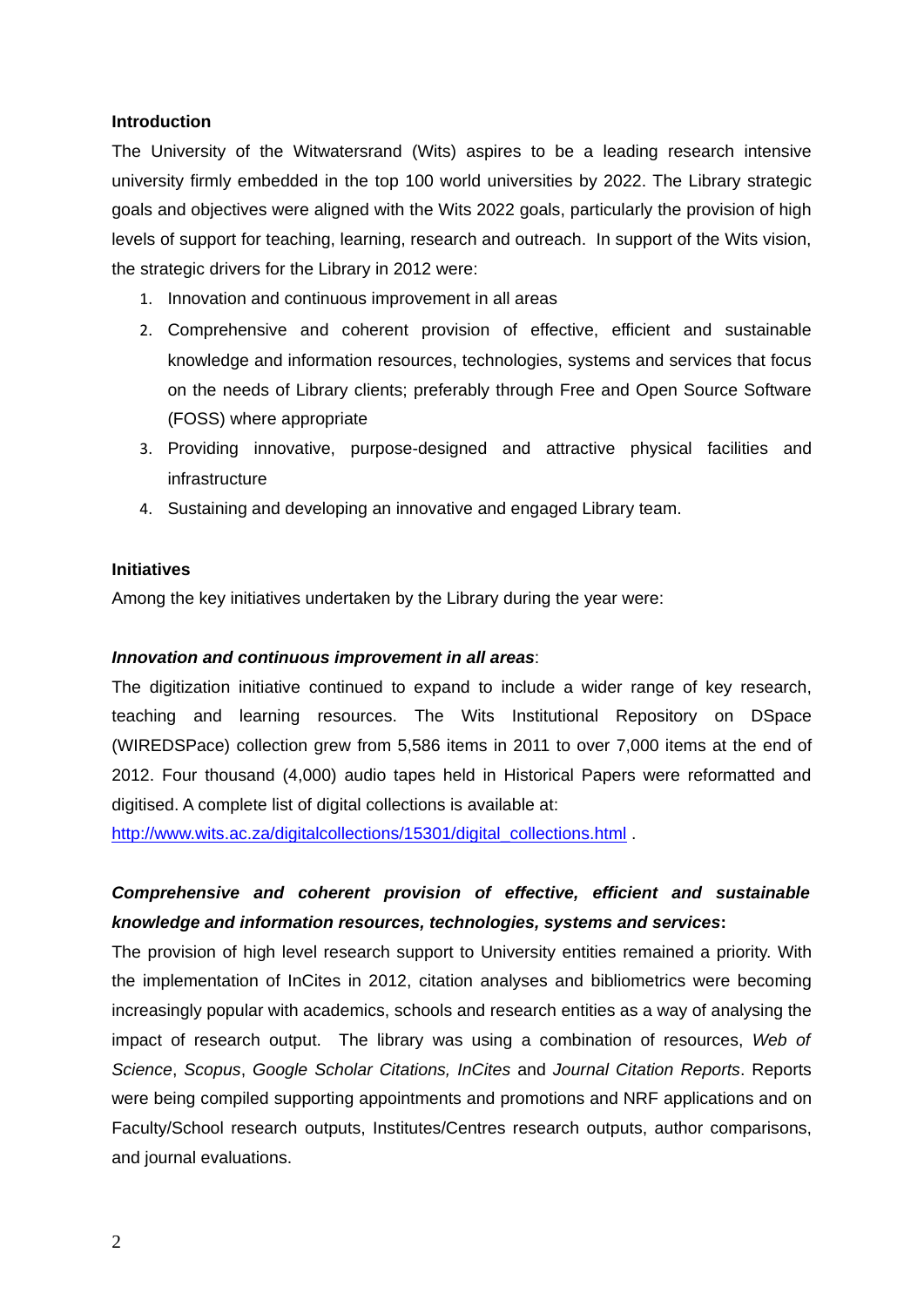# *Providing innovative, purpose-designed and attractive physical facilities and infrastructure***:**

Among the key initiatives, four group project rooms were opened in the Engineering Library at the beginning of 2012 for bookings by Engineering students. At the Law Library, carrels for postgraduate students were installed on 20 July 2012. The Library of Management was repainted which created an inviting environment.

# *Sustaining and developing an innovative and engaged Library team***:**

Under the Carnegie Corporation of New York, Research Libraries Consortium project, Thuli Dhlamini and Rachel Louis attended a six-week Carnegie US internship from 20 February to 29 April, 2012. Under this same project, Devind Peter, Chiratidzo Chatikobo and Janet Zambri attended the Executive Management Academy (EMA), 4 to 17 March 2012 in Stellenbosch.

# 1. **Innovation and continuous improvement**

# **Digitization initiatives**

The digital preservation and widening of access to previously hard to find Africana materials continued to be a key objective. The Library was not only digitizing for online access and ondemand requests but also for preservation purposes. Additional equipment including a Mekel Universal Fiche Scanner and viewer for fiche viewing and digitization and a Cannon digital mounted camera were acquired for the Digitization Centre.

The Wits Institutional Repository on DSpace (WIREDSPace) collection grew from 5,586 items in 2011 to over 7 000 items at the end of 2012. In addition, 225 MBA dissertations were added to WIReDSpace to support the specific needs of Wits Business School users. A test Wits journal, *Lengwitch*, was published on the Open Journal System (OJS) in 2012. It was envisaged this initiative would be expanded in 2013 to publish more Wits content on the OJS platform. In a related development, the Vice Chancellor signed the Berlin Declaration on Open Access on 9 November 2012 firmly committing Wits to promoting and embracing Open Access research, scholarly communication and self-archiving of publications in WIReDSpace. At the same event, Wits also launched its Author's Addendum to assist authors and researchers in retaining some of their rights in terms of the Copyright Law. In December 2012 the Royal Society of Chemistry announced that academics at institutions such as Wits, which subscribed to some of their journals, would be allowed to publish their open access journal articles without having to pay article processing charges. It was hoped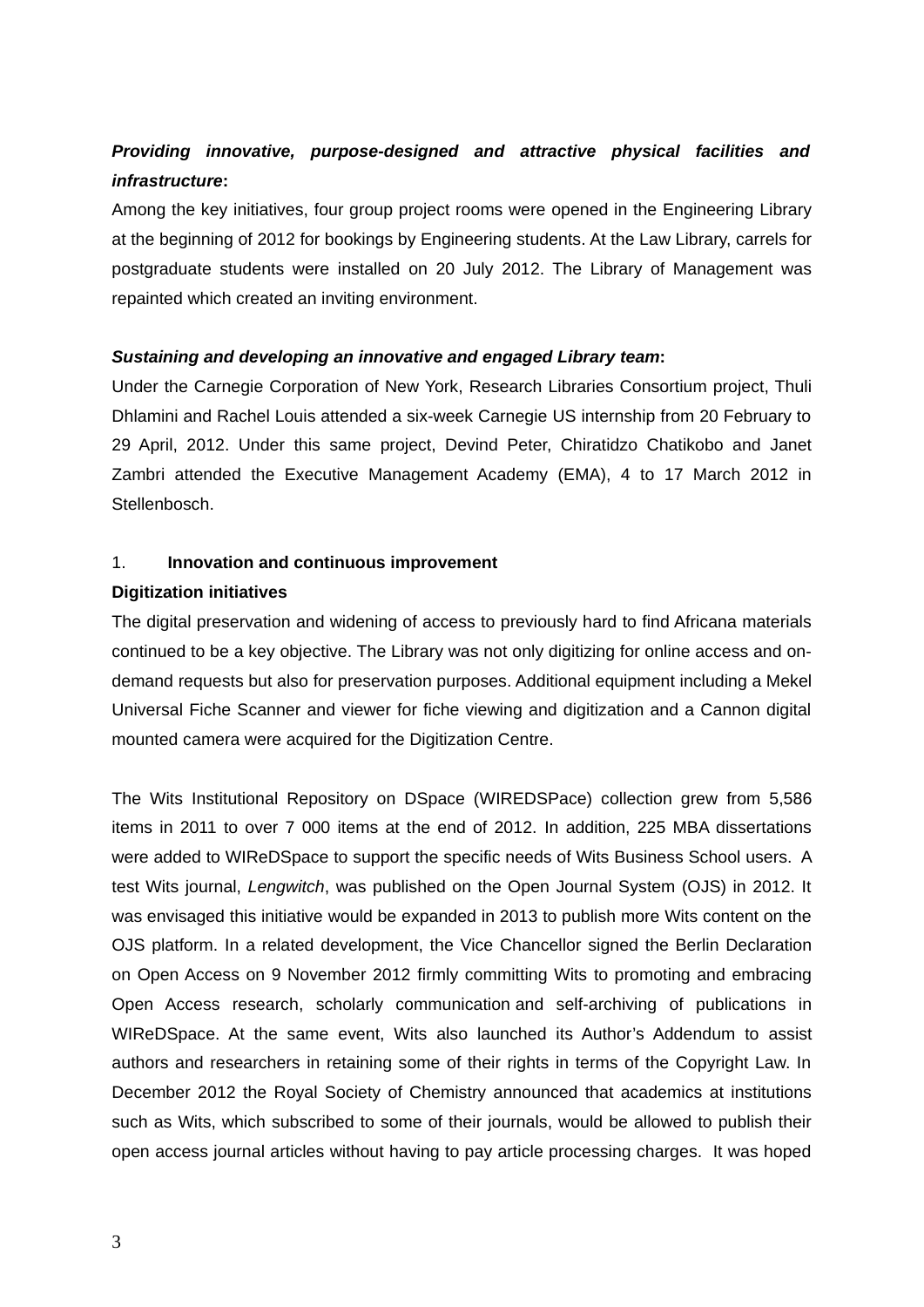these developments would provide added impetus to the growth of the research, teaching and learning collections in the University's repository.

As part of the Research Libraries Consortium project, in July 2011 the Carnegie Corporation of New York (CCNY) allocated R370,820.00 to reformat and digitise 4 000 audio tapes held in Historical Papers. This exercise was completed in July 2012. CCNY allocated an additional R502,536.27 to digitize more materials. A complete list of digital collections is available at: http://www.wits.ac.za/digitalcollections/15301/digital\_collections.html. For copyright reasons, some of the digitised materials have not been made available online; however, they can be accessed *in situ*. These include the records of the African National Congress and all the audio collections.

A new statistics module, @Mire, was installed to gather in-depth information on repository submissions and access. In 2012, 80,786 people visited the digital collections and there were 310,751 page views. WIReDSpace was ranked in the top 300 institutional repositories worldwide.

In order to improve accessibility to the Wits Digital Library, the implementation of ICA-AtoM (International Council on Archives Access to Memory), a web-based, multi-lingual, archival description software, was initiated. It was hoped implementation would be completed in 2013.

#### **Information and communication technology (ICTs) infrastructure**

The rapid changes in ICTs and the corresponding needs of increasingly computer literate Wits users required the Library to continuously enhance the underlying infrastructure supporting its networked service, the evolving e-learning environment and digitization. The roll out of uninterrupted power supplies (UPS) was completed in all Library branches in 2012. This prevented power surges and damage to switches in the event of power failures. All Library computers were upgraded to Windows 7. All staff computers were upgraded with the iFolder application. An online copyright clearance system went 'live' on the Info-Ed platform in February 2012. This was meant to streamline the procedures for submitting applications to use copyright material in various courses.

In the Engineering Library, the School of Mining assisted with equipping the electronic class room. There were 16 workstations for training and an interactive board for teaching purposes. GIS software was downloaded on all the computers in the Electronic class room.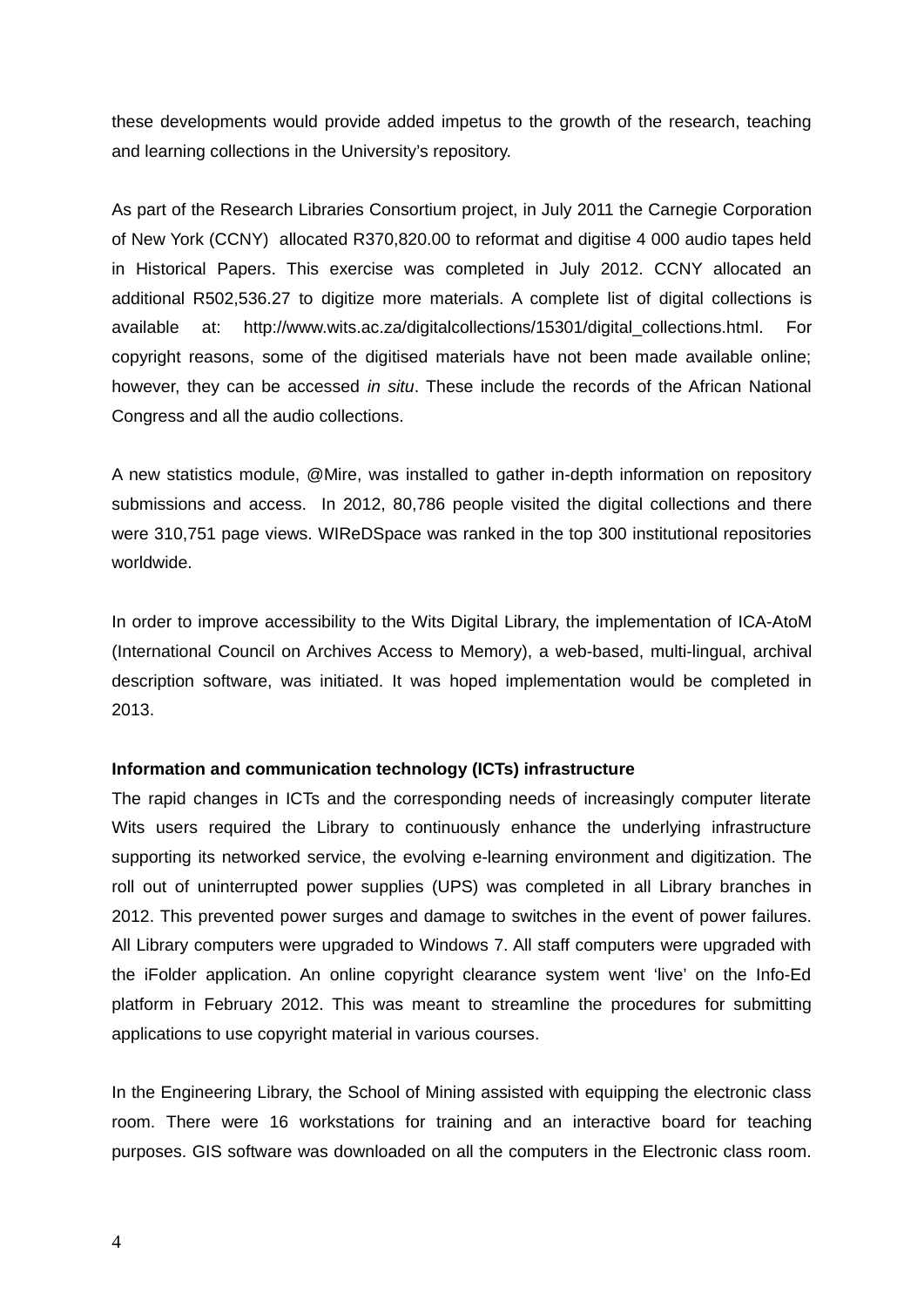The class room was booked for a one week GIS course by the School of Mining with ten students attending the course.

At Wartenweiler Library, the electronic classroom was expanded to accommodate an additional eight computers and a new interactive board, large LCD TV monitor as well as new projector and sound system were fitted. The enhancements made it possible to accommodate wheelchair access while the large LCD TV screen went a long way to meet the needs of the visually impaired. Similar enhancements took place in the Commerce Library electronic classroom where an interactive board, new projector and LCD TV, were also installed. An additional 21 seats with computers and LCD monitors were rolled out in the Knowledge Commons, first floor, Wartenweiler Library in 2012, shortening queues and providing additional access for students. With the installation of one additional access point, wireless connectivity was expanded in the conference room, fourth floor, Wartenweiler Library. In the Wartenweiler Library Boardroom, a projector and audio system were installed.

In order to promote usage of the growing e-book collection, the Library purchased ten new Kindle e-readers for use in the Research Commons. Library staff were trained to assist users in using the devices.

At the William Cullen Library, five new switches were installed. 24 port switches were upgraded to 48 port switches. The upgrades would allow network expansion for the next five years in the Library to support the development of new Knowledge Commons and digitization project requirements. Twelve new replacement laptops were acquired for the Research Commons. During 2012 all Historical Papers content was migrated to the cloud infrastructure at the Computer and Network Services (CNS) department.

At the Education Library in Parktown, four disabled student computer terminals, with the appropriate software, were installed. These terminals catered for all disabled staff / students on that campus. Seven safe extension cords with double sockets were provided for laptop users. A 3M self-check unit was commissioned on 30 March 2012. The Library provided a new photocopier to add to the three that were already available.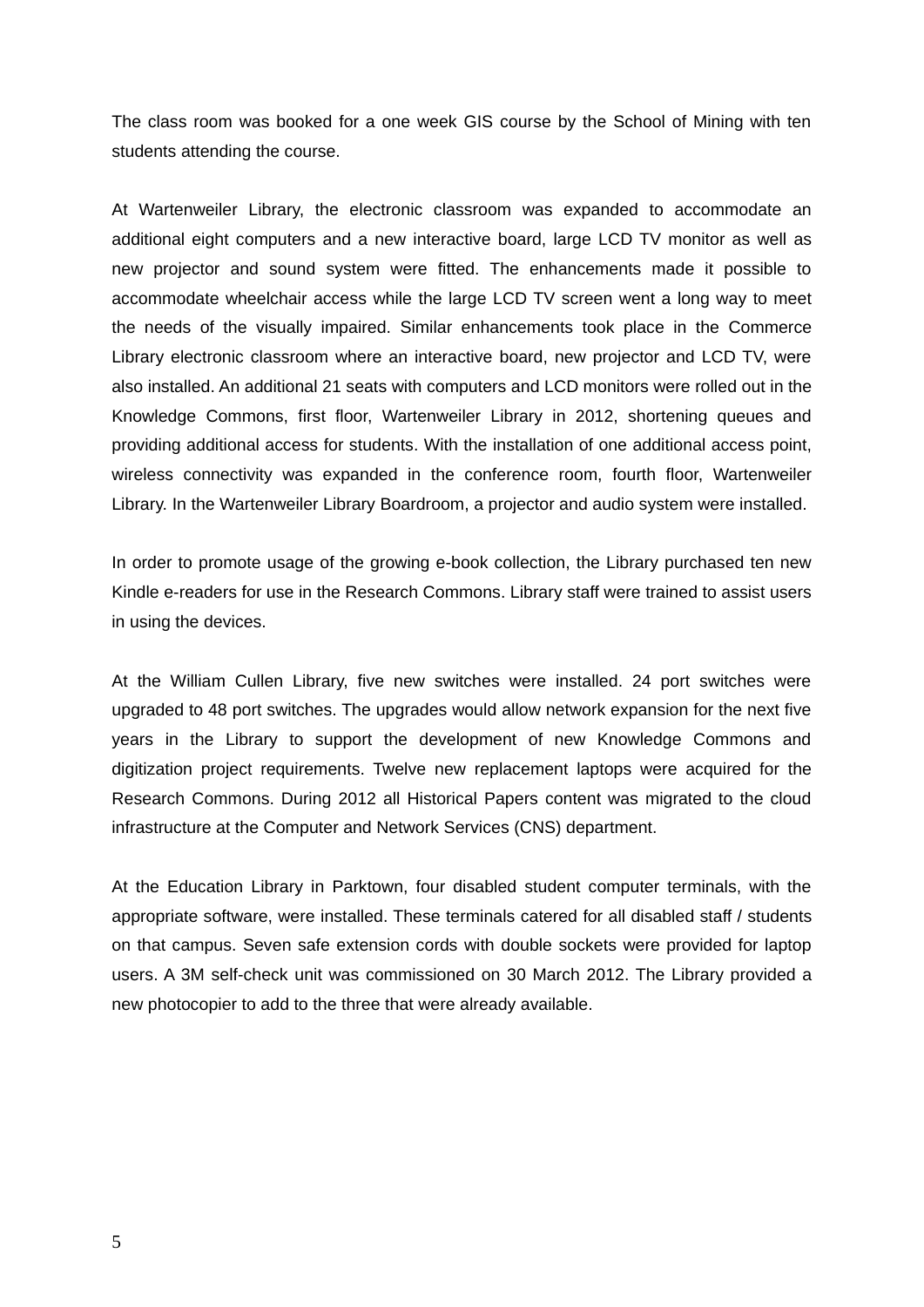2. **Comprehensive and coherent provision of effective, efficient and sustainable knowledge and information resources, technologies, systems and services that focus on the needs of Library clients on all levels**

## **Access and Collection Management**

## **Access**

There was a decrease of 0.25 percent in the number of physical 'walk-ins' to all libraries (from 2,589,501 in 2011 to 2,582,942 in 2012). The notable drops were in Architecture (- 27%), GeoMaths (-21%), BioPhy (-14%), and Witwatersrand Health Science Library (WHSL) (-11%). There was a marked increase of 163 percent in access to the new Engineering Library.

There was a decrease of 21 percent in the materials checked out, including OPAC renewals (from 531,481 in 2011 to 421,307 in 2012). In contrast to the print collection, use of e-books rose from 95 791 items in 2011 to 132 607 items in 2012 (an increase of 38.43 % in usage) at WHSL. Across the Wits Library system, there was moderate growth in the use of the e-Wits mobile service. There were 5,649 visits to the mobile site compared to 5,153 in 2011, with page views slightly dropping from 24,560 in 2011 to 24,484 in 2012.

The total number of recorded online visits to Library information resources (through Millennium - WAM) decreased by 38.12 percent, from 42,703,137 in 2011 to 26,423,629 in 2012. The decrease in statistics was a result of changes that were meant to minimize system crashes as well as improve the way the system counted exactly what content was being accessed. As a result of the changes, the system was now ignoring specific elements on a webpage such as JavaScript popups, images etc. and counting only content accessed in specific formats such as .pdf files, html documents, etc. In reality, the trend in the access of e-resources remained the same, with increases before examinations (June and September/October) and slightly lower access in holiday months (July and November/December).

## **Information resources budget**

The 2012 information resources budget was increased by 18.6 percent, from R40,421,741.00 in 2011 to R47,957,885.95. The Graduate School of Public and Development Management and Wits Business School allocated R50,000.00 and R60,000.00 respectively to supplement the budget for the acquisition of library books.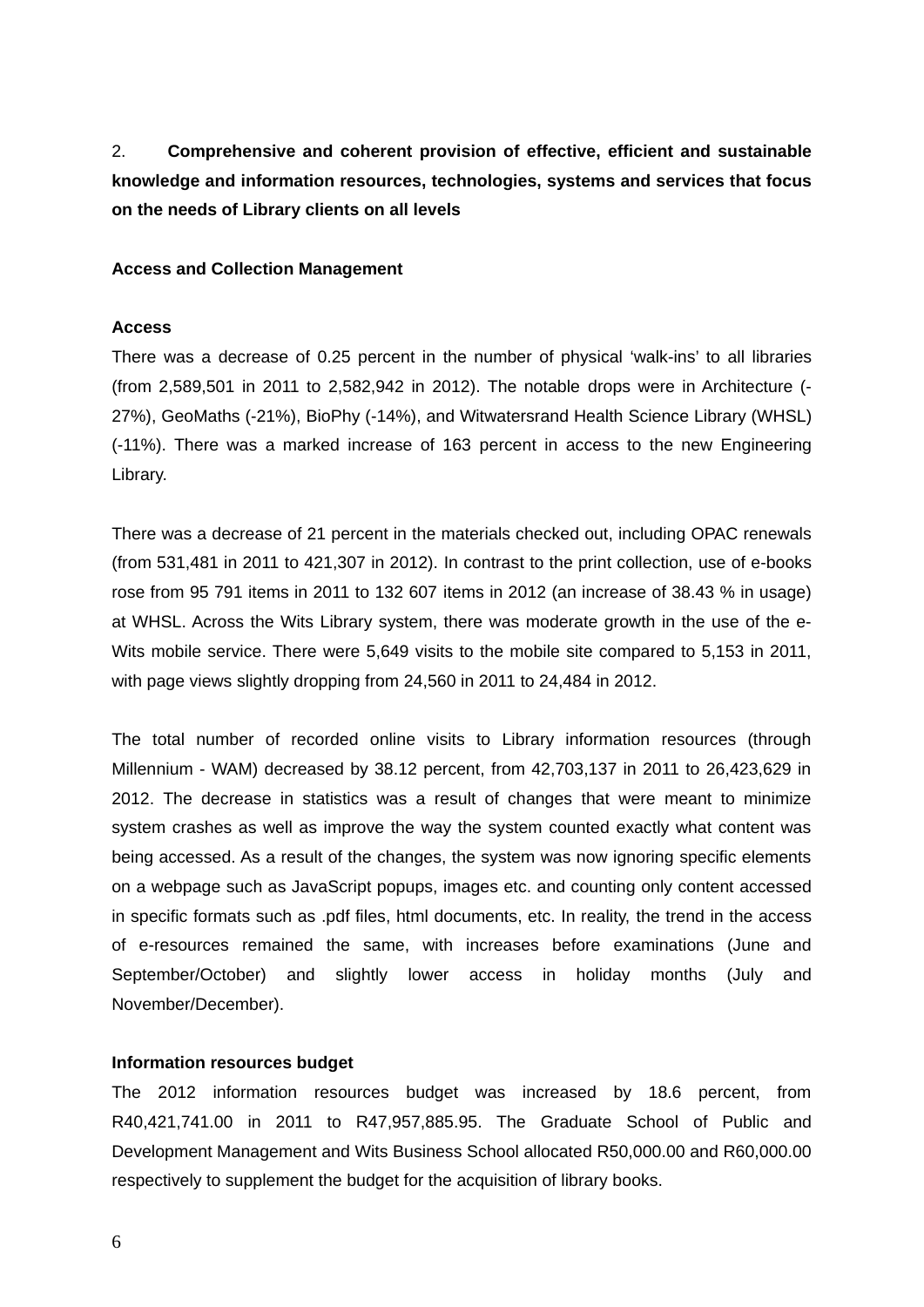## **New books and other information resources**

## **Number of books ordered in 2012**

The library placed 11,490 book orders (6,113 eBooks and 5,377 print books and media) in 2012, including a number of fiction titles identified in a survey conducted at the Education Library. This was an increase of 63 percent from the 2011 figure of 7,049. The total Wits Library titles holding (bibliographic including the non-computerised) was 613,042. The cumulative total of volumes held up to 2012 was 1,192,445. As from May 2012, the Library started doing all original cataloguing on the Online Computer Library Center (OCLC) WorldCat, a union catalog which itemizes the collections of 72,000 libraries across the globe. By August 2012, 385,615 bibliographic records were on OCLC, representing 64 percent of Wits records. The table below indicates the number of computerised bibliographic records on the e-Wits catalogue according to date of publication. A fairly large proportion of the collection dates from between 1970 and 1990.

| Average age of the collection |            |                     |                     |                         |                         |                         |                         |                         |                         |                         |            |                       |             |
|-------------------------------|------------|---------------------|---------------------|-------------------------|-------------------------|-------------------------|-------------------------|-------------------------|-------------------------|-------------------------|------------|-----------------------|-------------|
| Covera<br>ge                  | 2010<br>>  | 2000<br>$-200$<br>9 | 1990<br>$-199$<br>9 | 19<br>80<br>$-19$<br>89 | 19<br>70<br>$-19$<br>79 | 19<br>60<br>$-19$<br>69 | 19<br>50<br>$-19$<br>59 | 194<br>0<br>$-19$<br>49 | 19<br>30<br>$-19$<br>39 | 19<br>20<br>$-19$<br>29 | < 19<br>19 | <b>No</b><br>Dat<br>e | ТОТА        |
| <b>TOTAL</b>                  | 12,4<br>50 | 69,1<br>98          | 83,1<br>97          | 10<br>8.<br>120         | 10<br>071               | 63<br>655               | 28,<br>042              | 16,<br>624              | 13,<br>248              | 10.<br>075              | 19,<br>144 | 41,<br>39<br>3        | 566,2<br>17 |

## **Acquisition/Purchasing of non-book materials**

Historical Papers continued to acquire original source materials to support research, teaching and learning. Among the many collections acquired were the John Matshikiza papers, Nadine Gordimer papers, National Union of Metalworkers of South Africa and Amina Cachalia papers. Approximately 55 linear metres of material was processed, including Albert Luthuli materials, Anglican Church records, Bishop Njongonkulu Ndungane papers, Pixley Seme photographs, Ronnie Kasrils papers, Southern African Centre for Survivors of Torture and Wouter Basson trial records.

As part of the *Labour Struggles Project*, Historical Papers secured the William Matlala Labour Photographic collection and 216 oral history interviews were conducted nationally. Matlala was COSATU's principal photographer and his photographs covered subjects such as workers, strikes, meetings, community projects and well known trade unionists. In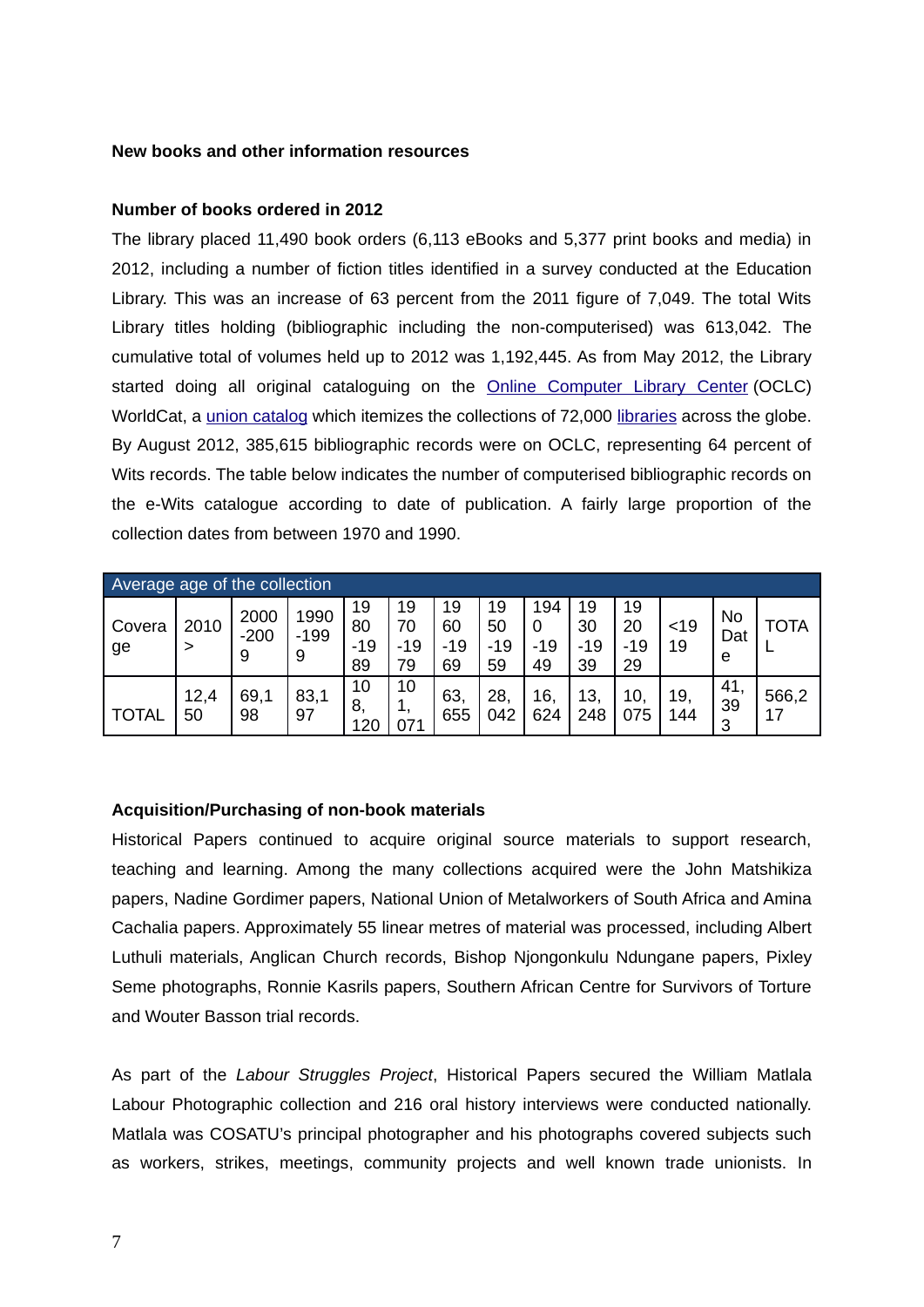addition, ex-Koevoet members were interviewed and maps, videos, photographs and documents were collected under the Missing Voices Project. Koevoet was the South African police trained South West Africa Police Counter-Insurgency Unit (SWAPOL-COIN) that operated in South- West Africa during the Namibian Independence War.

### **Serials and e-resources**

The Library's policy of extending access to e-resources was further realized in 2012 by the purchasing of more electronic resources and cancelling print in consultation with the academics concerned. The Library subscribed to 25 databases, 24 journal titles, four journal packages, two back files and seven e-book packages. At the end of 2012, users had access to a total of 235 on-line databases, 191 of which carried full text content (in 2011 the figures were 210 online databases of which 167 had full text content). The new databases included Academic Charts Online, Access Engineering, Access World News, Africa Bibliography, BioOne, Britannica Online, Britannica ImageQuest, Euromonitor , Global Financial Data, Index to Printed Music, Investment Arbitration Reporter, Law Pavillion, My LexisNexis, OECD Library, OnArchitecture, Oxford Bibliographies, ProQuest Dissertations and Theses, Part B: Science Collection, PsycARTICLES, Publishing Books and Reading in Sub-Saharan Africa, SABINET Municipal Bylaws, SAE Digital Library, Scholarly Stats (Selection Support), South African Property Transfer Guide, Twentieth Century Literary Criticism and Zentralblatt Math. Two databases were cancelled, SAIRD and DeGruyter/Berkeley. The total value of the cancellations was R 313,113.93. The new e-book packages were CUP e-books (Linguistics selection), Doody's core collection POF (EBSCO), Elsevier 2012 Medical ebooks collection, Psycbooks 2013 ( American Psychological Association), Royal Society of Chemistry (RSC) (two packages), and Springer 2012 eBooks.

Library users also had access to 144,636 journal titles compared to 130,403 in 2011. Demand for e-only journals was high, and as in previous years the print collection continued to decline, mainly due to the incorporation of former print subscriptions into online databases or packages. Thirty-one journal titles were cancelled in 2012 compared to 151 in 2011. Most of the cancellations were print titles which now formed part of online packages. The Faculty of Commerce, Law and Management cancelled 27 titles and were thus responsible for the bulk of the cancellations. The Engineering Library cancelled the Multi-Science Architecture-Construction, Engineering package, when it was discovered that the six titles comprising the package were available without embargoes in one of the Wits subscribed aggregator databases. The value of this cancellation was R11,733.69. The Biochemical Society package was also cancelled, as the titles in this package would form part of the Portland Press online package from 2013. The value of this cancellation was R49,797.58. The new journal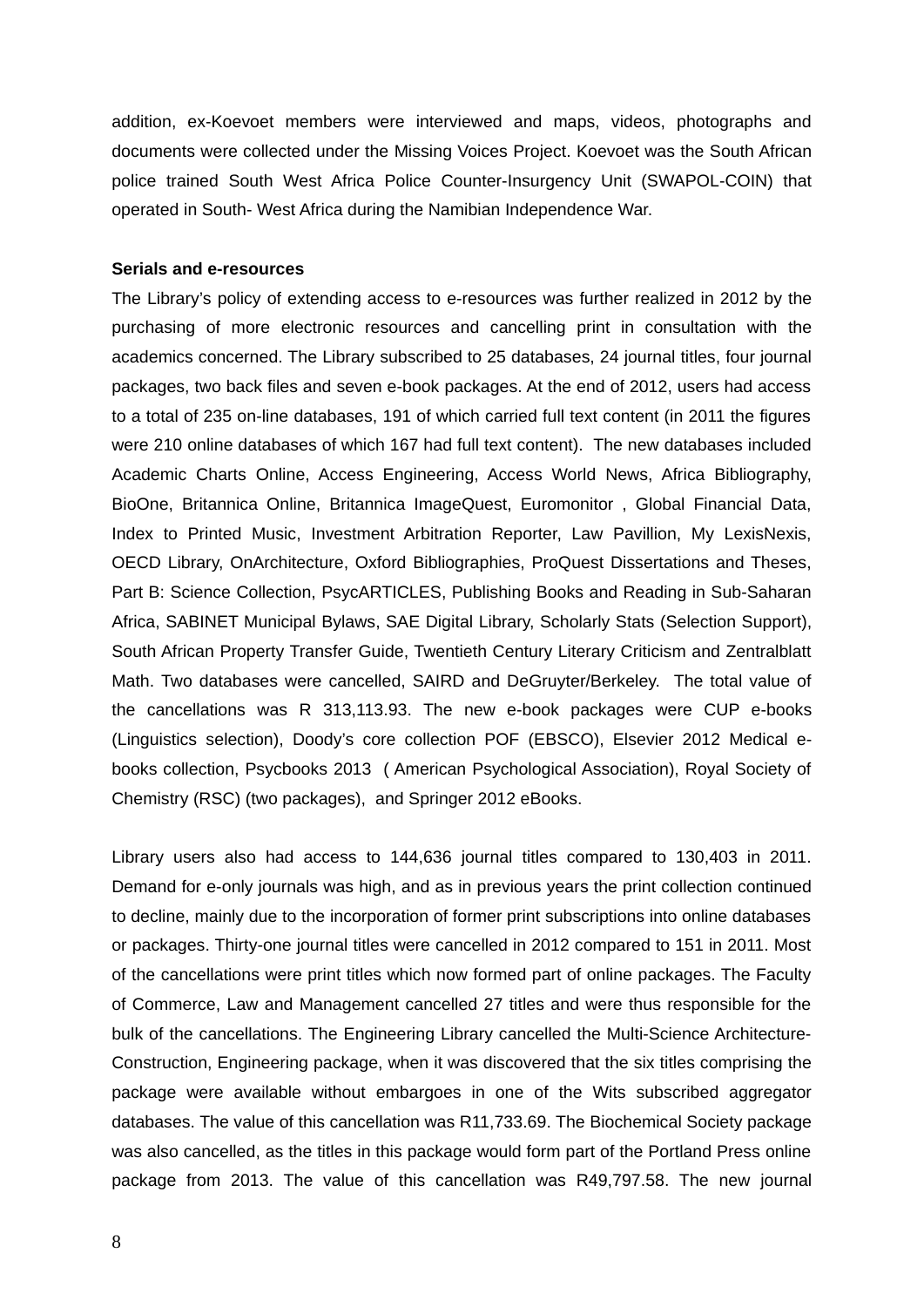packages were Bentham Organic Chemistry, Equinox popular music, Maney Materials Science & Engineering and Portland Press Biochemical Society.

Usage of the e-Journal Portal continued to be high, as shown in the graph below:

The increased usage may in part be due to the inclusion of the e-journal portal search-box at the Library home page and Libguides to facilitate easy searching.

# **Donations**

The Library received an offer of \$5,000.00 worth of e-books from EBSCO. Element Six Laboratories in Springs closed and donated 217 volumes of the Japanese Journal of Applied Physics, parts 1 and 2. The Herbarium Library donated a large collection of journals. Academics and senior librarians selected books from the Van Schaik donation which was received in December 2011 for processing. The left overs were sold during the Library week in 2012.

## **Services**

## **Research support**

In order to improve the quality of support that was provided to the University's research initiatives and with financial assistance from the Carnegie Corporation of New York, the Library acquired InCites, a modern web-based research evaluation and performance measurement tool in 2011. A demonstration of the functionalities of the tool was made at the Senate Library Committee meeting held on 6 March 2012. Throughout the year, InCites was used in conjunction with Web of Science, Scopus, Google Citations, Journal Citation reports and Ulrichs Periodicals Directory to measure and evaluate research performance in Faculties, Schools and research entities. The highlights included provision of: citation and impact factor details for late National Research Foundation (NRF) applications for 2012 as well as submissions for the 2013 evaluation period; a report to the Research Office on the research output of the Institute for Human Evolution as part of the review process of the research chair; research output and citation reports for Quinquennial Review purposes covering Animal, Plant and Environmental Sciences; Society, Work and Development Institute and Molecular and Cell Biology; citation reports to the Research Office in support of the review of entities such as the Protein Structure-Function Research Unit; Water in the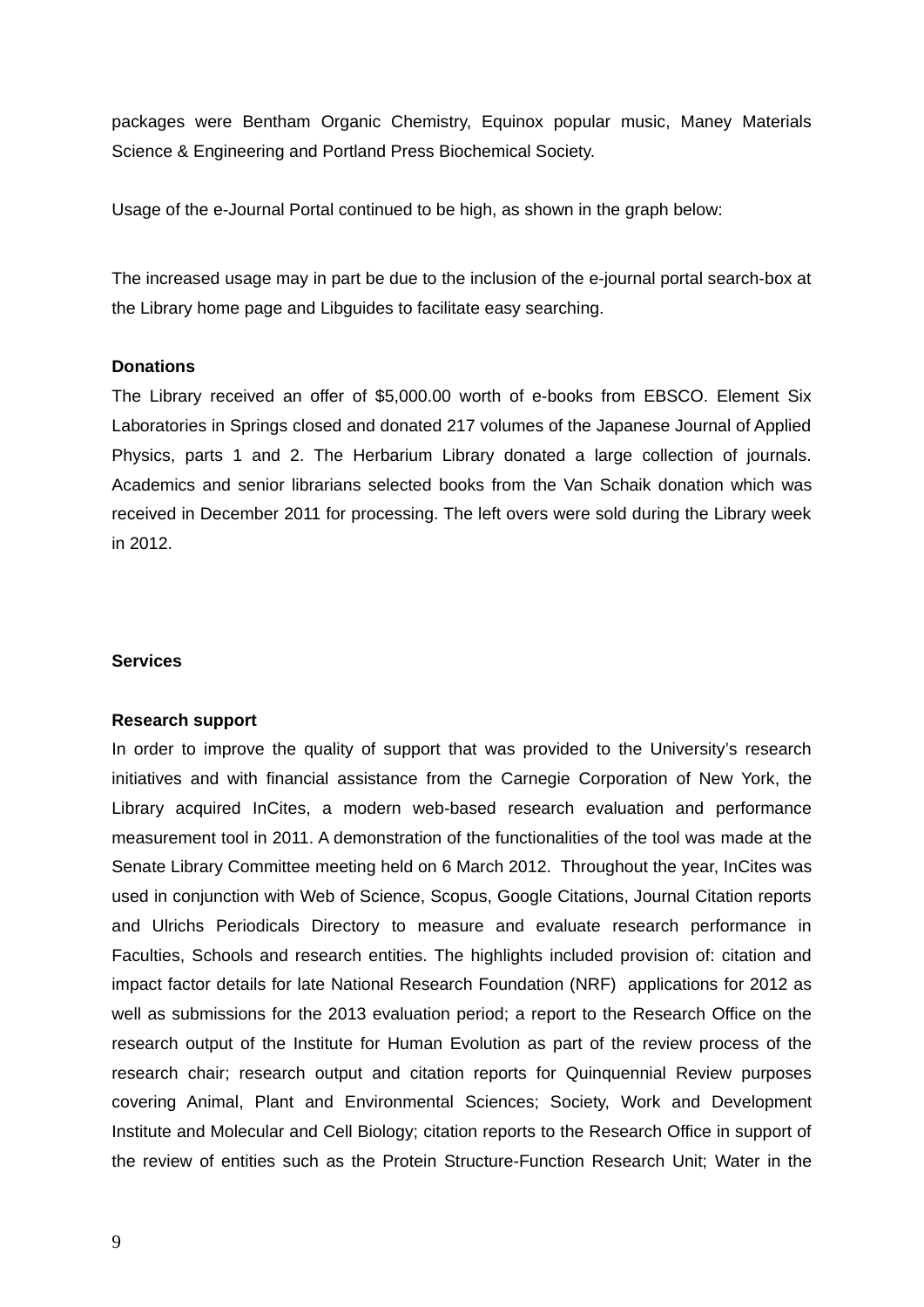Environment Research Group; and Centre for African Ecology; a citation report to the Research Office for the Harry Oppenheimer Fellowship; report on collaboration of the University of the Witwatersrand, Monash University & Warrick University researchers; reports on seven shortlisted candidates for the Vice -Chancellor's research awards; citation reports of two external applications for the post of Director for Global Change and Sustainability; Faculty of Science, Faculty of Engineering and Built Environment, School of Education and School of Law research output and performance reports; a report verifying the research output of one of the applicants for the post of Deputy Vice-Chancellor: Finance; citation reports in support of Mellon Grant applications by two students; a report on the top 90 researchers as part of the Wits  $90<sup>th</sup>$  celebration; and a report on the Impact Factor details of the Southern African Institute of Mining and Metallurgy Journal to the editor of the journal.

At the School of Education, the Library developed a thesis template upon request by one of the lecturers and assisted five candidates in using it. A new edition of the *American Psychological Association (*APA) publication manual appeared in 2010, necessitating a new edition of the School of Education *Handbook to APA referencing.* This was completed in October 2012. After frequent requests for help with writing captions and crediting images, notes and ten examples were produced and included in the new edition of the *Handbook to APA referencing.* During the year, literature review sessions were conducted for 14 lecturers and researchers. A further eight Foundation Phase lecturers were given individual RefWorks training sessions. A procedure leaflet for logging on and using Turnitin was created for both students and lecturers.

A total of 2,612 postgraduates and academics used the Research Commons, William Cullen Library in 2012. Of these, 59 percent were from the Faculty of Humanities. There were also 98 chat sessions on the Postgraduate Chat service managed from the Research Commons. In addition, six postgraduate students were assisted with the conversion of their final research reports to PDF format and downloading to CDs for submission to the electronic theses and dissertation (ETD) database. A total of 220 postgraduates used the Education Library Post-Graduate Reading Room.

## **Research data services**

The Library's data support service continued to focus on educating and training the university's research community on research data management matters. A total of 153 postgraduates and 20 academics participated in training sessions facilitated by the Data Services Librarian. The sessions covered such topics as GIS, data management plans, data management with Atlas-ti, and research design: data and reference management. Support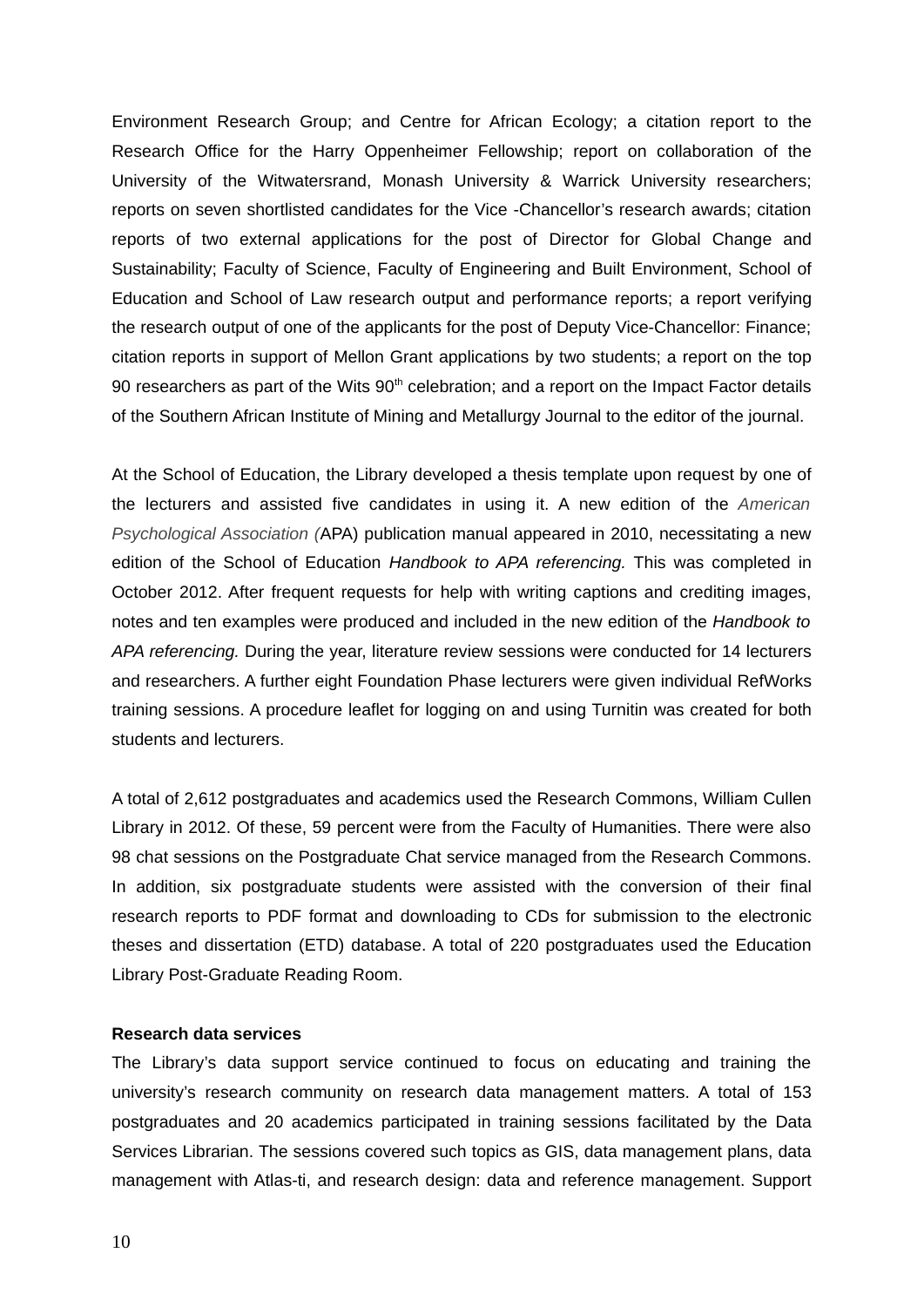was also extended on an ad hoc basis to approximately ten postgraduate and staff researchers. This was mostly around the choices and use of software but also in the large scale revision of proposals and methodological design issues. Through ongoing consultations, the Human Research Ethics Committee had started considering the adoption of a data management planning framework for use in the preparation and assessment of research proposals.

## **Library research workshops for postgraduates 2012**

The Library continued to collaborate with the Graduate Support Division and Faculties in offering library research support workshops to postgraduate students. The workshops assisted students in sharpening the high level library research skills and knowledge they needed to contribute to increased research output. The focus areas were literature searching using multidisciplinary & discipline specific databases, e-books and LibGuides as well as identification of leading scholars and publications in their research areas, using the RefWorks bibliographic reference management tool and research data management. The total number of attendances at all postgraduate library research support workshops was 4,612.

## **Information literacy**

The Library continued to place emphasis on increasing integration of information literacy into the entire academic programme. The highlights included orientation week and collaborative sessions throughout the year. Library orientation took place from January to February 2012. The programme introduced first year students to the Wits Library system and included presentations, library tours, demonstrations and exhibitions. For the rest of the year, the Library Education and Training Unit in liaison with senior and branch librarians and academics in different schools continued to collaborate in providing information literacy sessions. One-on-one user education was offered across all branch libraries outside the formal sessions.

At WHSL, the number of users trained and orientated in face-to-face training sessions declined slightly from 10,660 to 9,956 in 2012 (a decrease of 6.6 %). However, the number of times that WHSL's LibGuides were accessed rose from 34,160 times in 2011 to 71,559 times in 2012 (an increase of 91.3 %). WHSL continued to teach, facilitate and examine GEMP 1 and 2 students in evidence-based information retrieval skills, as well as to teach in the integrated course Medical Thought and Practice 2 (SCMD 2002 and SCMD 2003), and to handle citation skills for Medical Thought and Practice 1 as a formal teaching exercise.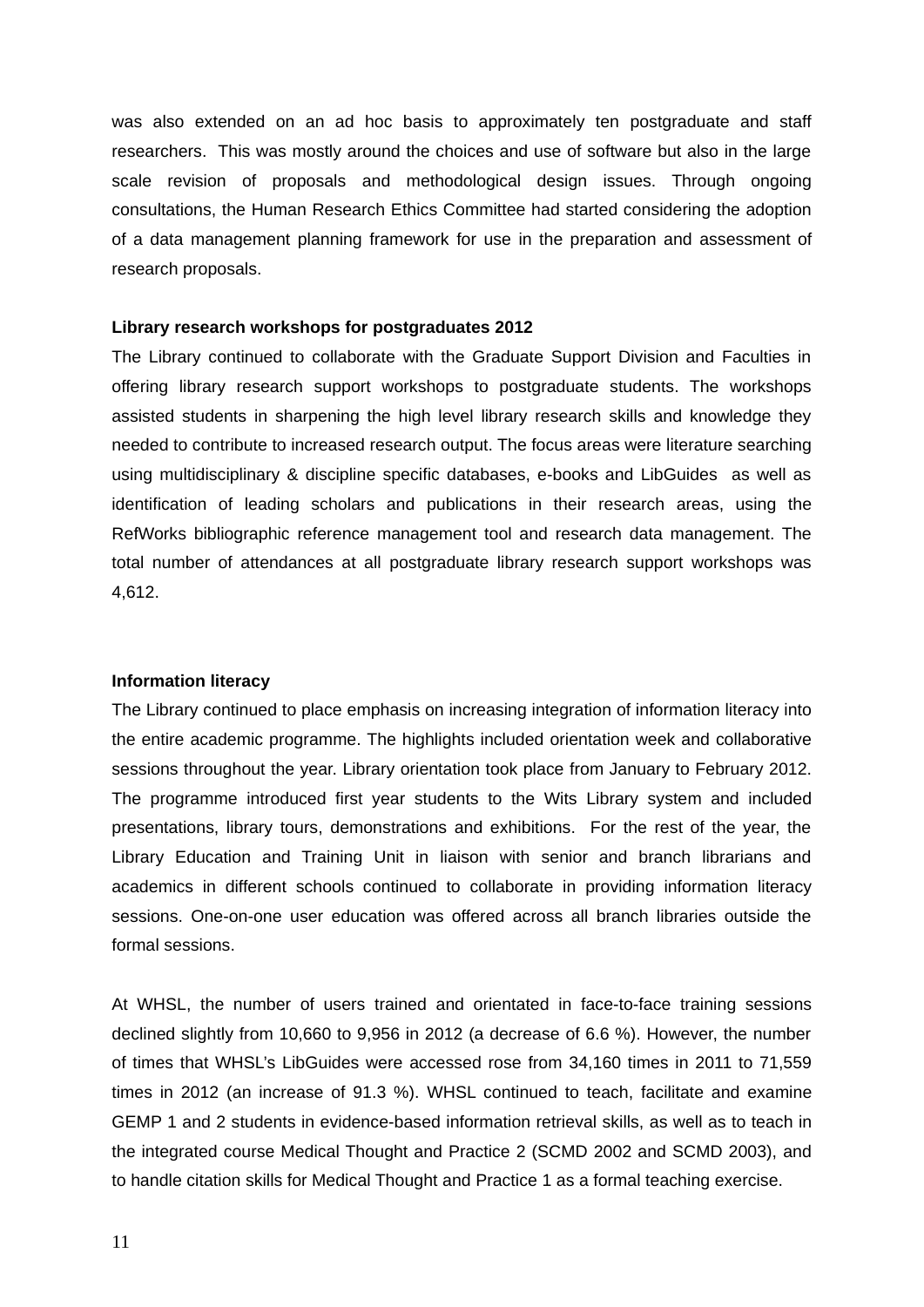Overall, there were 18,375 student attendances at information literacy classes offered by the Library compared to 23,927 attendances in 2011. Of the 18,375 attendances, 54 percent (compared to 55 percent in 2011) were at WHSL where information literacy is comprehensively integrated into the Health Sciences curriculum.

In the area of academic staff user education and training, there were 369 attendances compared to 226 in 2011. The majority of these related to copyright and plagiarism matters.

## **LibGuides/Subject Portals**

Created by librarians, LibGuides (subject guides) were portals to high quality research information which simplified access to electronic resources as well as print materials that were important in a subject field. The number of LibGuides developed and made available to users rose from 105 in 2011 to 237 in 2012. Many of the guides were developed in conjunction with academics and covered different subjects taught across all the Faculties. The guides are available at http://libguides.wits.ac.za/browse.php.

Links to free and open courseware were added to all the Engineering LibGuides. Law library resources for postgraduate students were embedded into Moodle e-learning courses. In the Library of Management, library resources were embedded into the Security Studies course on the Wits-e platform.

Through its information literacy programmes and postgraduate workshops, the Library was educating and training students on the contents and usage of those LibGuides relevant to their learning and research. The total number of page views across all Faculties increased from 90,118 in 2011 to 207,349 in 2012.

## **Inter Library Loans (ILL)**

There was an increase of nine percent in the number of items supplied to Wits users from international libraries. Similarly, an increase of 26 percent in the number of items supplied to other libraries outside the country was experienced. Regarding local inter-lending, there was a decrease of 11 percent in the requests processed and items delivered to Wits staff and students and a decrease of 1.6 percent in the number of items supplied to other libraries in the country. The decrease could be attributed to improved access to electronic resources. The demand for electronic theses continued to grow in 2012 as more and more users had access to the internet.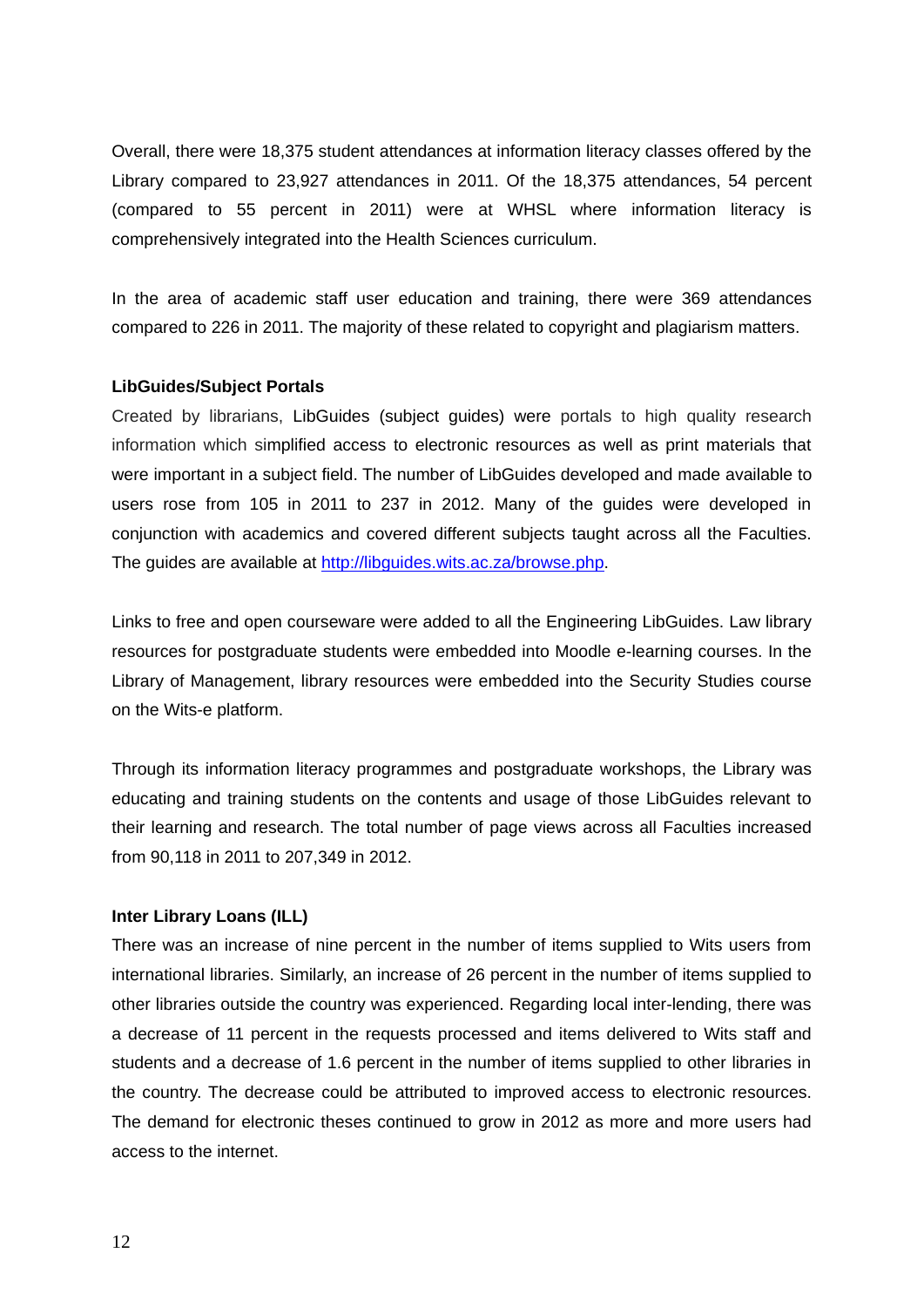Most of WHSL's Interlending traffic continued to serve the needs of other libraries and their patrons, with some 824 items supplied in 2012 (an increase of 15.73 % over 2011). The excellence of WHSL's print and full text online collections was borne out once again by the fact that WHSL only had to borrow some 160 items (229 items in 2011) from other libraries on behalf of WHSL users.

## **Current awareness services**

# *The 2nd Distinguished Library Lecture*

The Distinguished Library Lecture series which started in 2008 continued to bring to the University distinguished persons whose works had made a significant contribution to libraries, society and academia, to deliver inspiring lectures to academics, students, librarians and associated communities. The series was part of the Library's ongoing efforts to take library and information services closer to users, in support of the University's strategic focus on research intensification. The second Distinguished Library Lecture was held in collaboration with the Faculty of Humanities. Mrs Penny Silva, who had retired from the post of Deputy Chief Editor, Oxford English Dictionary gave a public lecture on the History and future of the Oxford English Dictionary Project on 22 August 2012 and a faculty/postgraduate seminar on 'English and Englishes' on 23 August 2012. The public lecture was attended by approximately 100 participants. A podcast of the lecture and the presentations are accessible from the Wits institutional repository at: http://wiredspace.wits.ac.za/handle/10539/11905.

# *Other Current awareness services*

The Engineering Library mounted various displays on relevant subjects related to topics for assignments to encourage the use of the wider open shelf collection. A display of relevant library books and resources was done during the 2012 Power conference which was held from 9-13 September in the Chamber of Mines Building. The Engineering library newsletter was circulated to academics as a LibGuide publicizing new books, the official opening of the library and the electronic class room. A display of new books, brochures and a PowerPoint presentation formed part of the library's information stand at the Postgraduate Day held on 22 March 2012.

At the Education Library, numerous individual, group and global e-mail notifications and alerts were sent to lecturers. The Library hosted lecturers who had recently obtained doctorates to a tea on 6 February 2012. Eight displays were mounted from February to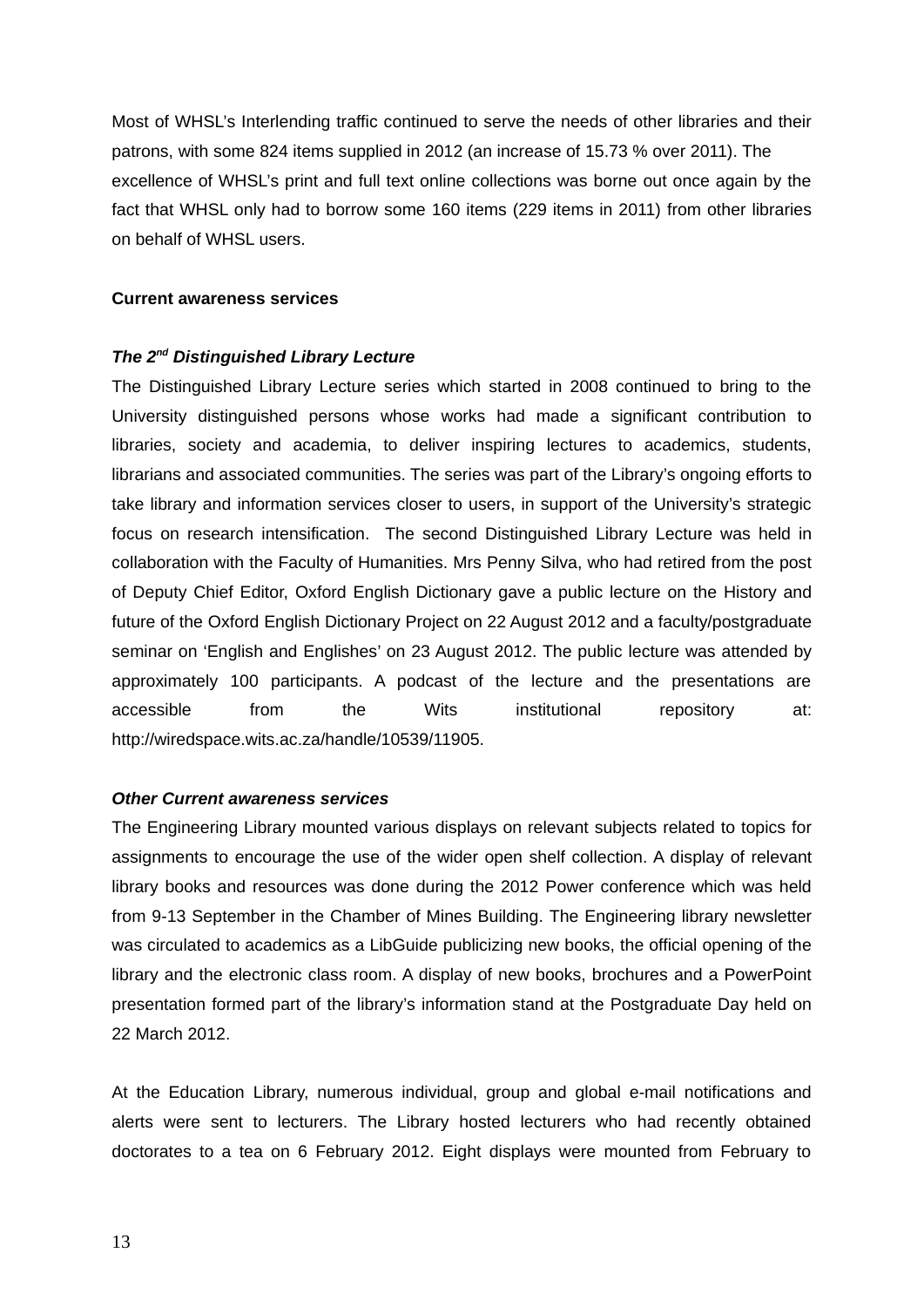October to promote use of library materials. New shelf signs were installed for the entire collection.

The Architecture Library displayed some important drawings from the Wits Architectural Archives at the Wits 90 Treasures Exhibition in the new Wits Museum. These included three Herbert Baker water-colour drawings, dated 1905-1910, and one Herbert Baker blueprint of the Union Buildings, dated 1902, as well as a range of the Witbank Township drawings done by D. M. Calderwood. Copyright permission had also been granted to Ashgate Publishers, London, for some of the Calderwood drawings to be published in a book by Nic Coetzer from the University of Cape Town.

Following the launch of the Library Facebook page,

## (http://www.facebook.com/pages/University-of-the-Witwatersrand-

Library/240440919301672), in June 2011 to improve communication with the user community, the number of followers increased from 203 in 2011 to 674 in 2012. The weekly total reach, i.e the number of unique users who accessed content on the Library Facebook page was 2 574. This made Facebook a potentially effective method to reach Library users.

The promotion of Library resources was accompanied by efforts at personalising service transactions through the re-introduction and use of name badges/tags to bridge the gap between the user and the staff providing the service. This was helping users to identify more with the staff member serving them and to specifically commend those who continued to offer excellent service. It was hoped that where there were misunderstandings, the Library would be able to constructively engage with both parties as well as focus its continuous education and training efforts towards those staff members or users who required support.

## **Access services**

In the past, students registered in short courses offered in the different faculties did not have full access to electronic resources. In 2012, the Library extended electronic access to Library resources on and off campus. This access was valid only for the duration of the short course.

At the Engineering Library, opening hours were extended from 17:00 to 20:00 during weekdays (Monday to Thursday) and 8:30 to 12:30 on Saturdays. The arrangement was welcomed by Faculty and students.

## **Corporate, alumni and individual membership services**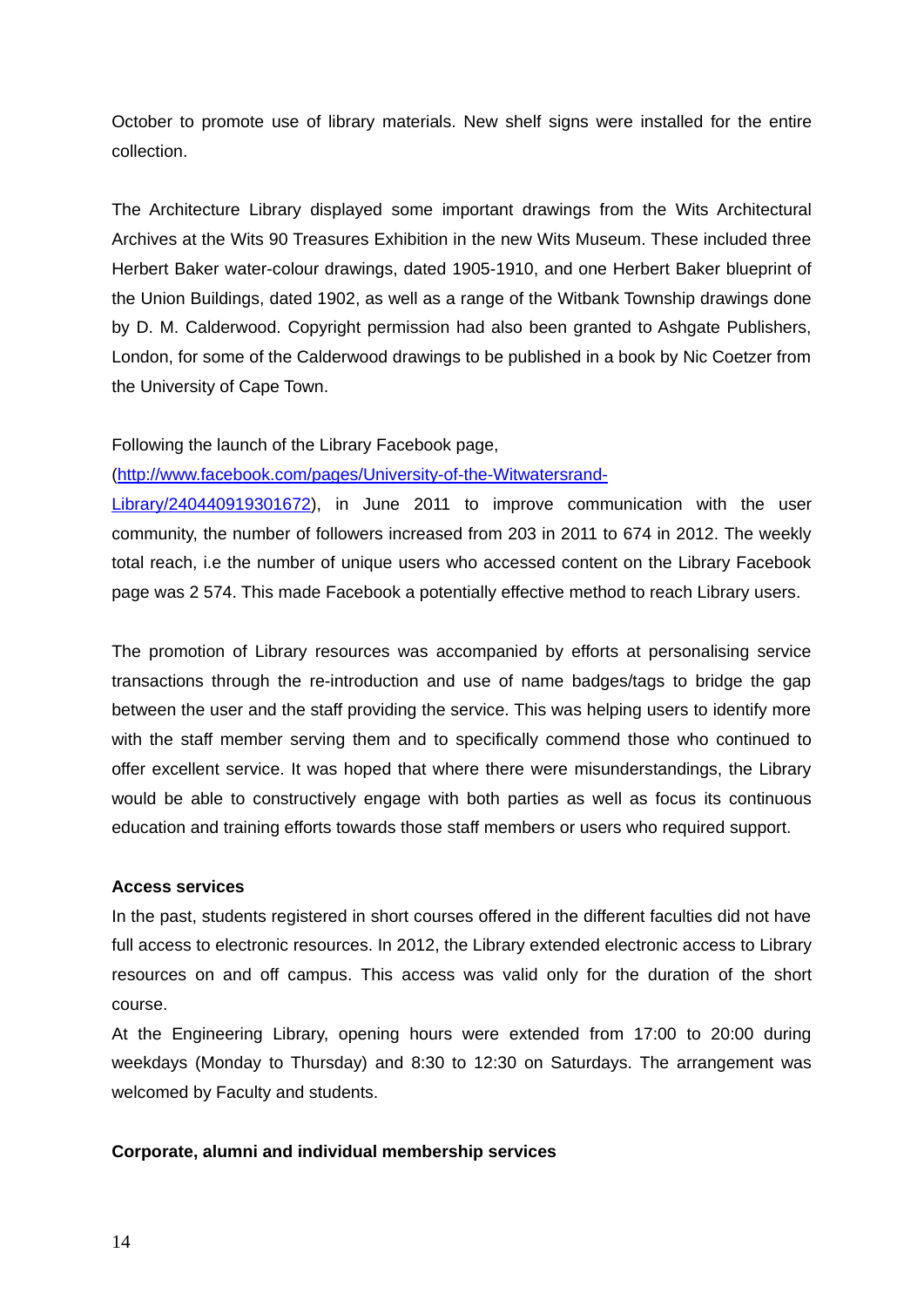Situated in the industrial and commercial hub of the country, the Library remained the centre of attraction from different corporations, alumni and private researchers interested in accessing information to support their business enterprises and research needs. The Library continued to respond to these needs through the corporate, alumni and individual membership schemes. For the year 2012, the Library handled 287 inquiries (including 61 interlibrary loan requests) from the corporate members. 456 alumni and private researchers were logged on to the Library system to access the extensive information resources that were available.

# 3. **Providing innovative, purpose-designed and attractive physical facilities and infrastructure**

The main infrastructure issues and activities in the different branch libraries were:

**Architecture Library**: Consultations to engage a professional furniture restorer to repair the 85 old traditional chairs had begun. Users were unwilling to replace the traditional chairs which were in keeping with the design of the John Moffat building where the Library was housed.

**Commerce Library**: During the rainy season, the recurrent roof leaks were again experienced, especially on the north side which led to flooding in some sections of the Library. The leaking was caused by corrosion in the gutter. The corroded section of the gutter was subsequently replaced. Library services were also interrupted by a series of power failures towards the end of the year. These were caused by the excavation to lay new storm water drains on West Campus.

**Education Library**: Improvements to the physical environment of the Education Library continued in 2012. Among some of the initiatives taken were: the windows were cleaned in July; the shelves in the Mezzanine were dusted; offices and workroom were re-carpeted; carpets were ripped up in staff tea areas and replaced with vinyl; the Library interior was repainted and re-varnished; the wallpaper in the study carrels was replaced; twelve new four-seater study carrels were made available for use; and, two new framed prints were hung in public areas.

**Engineering Library**: Four group project rooms were opened at the beginning of 2012 for bookings by Engineering students. The rooms were extremely popular with students. The visible location of the Engineering library in the Chamber of Mines building contributed to a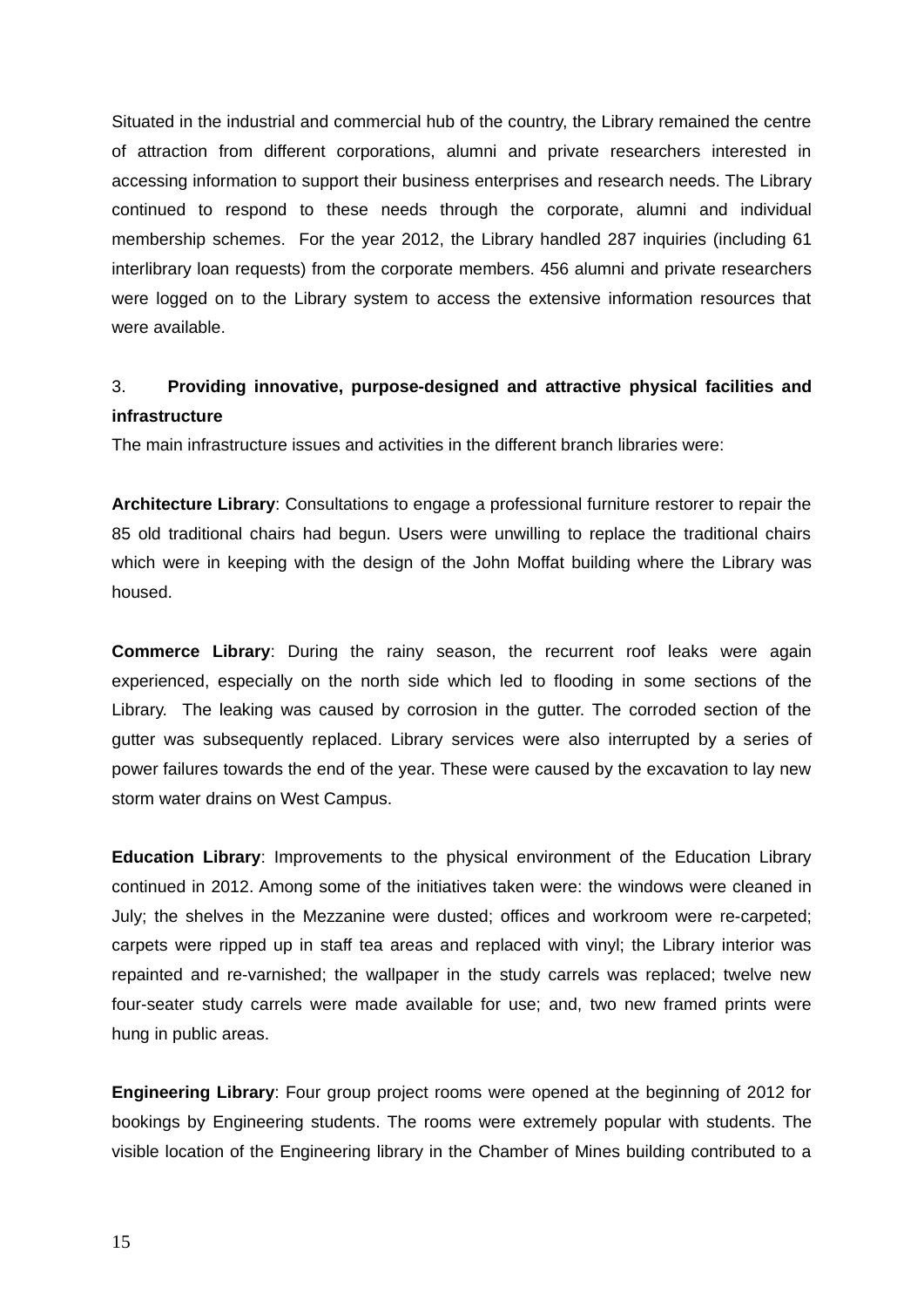significant increase in the number of users. There were 131,162 users compared to 50,693 in 2011.

**GeoMaths Library**: The maps that had been lying on the floor were removed and were being catalogued. All the shelves in the library had perspex fitted which made labelling easier. The air-conditioning system was fixed even though there were areas that needed more attention, especially in winter when it became very cold. The lighting in the library was improved by the replacement of eight foot long lights with five foot long lights.

**Law Library**: Carrels for postgraduate students were installed on 20 July 2012.

**Library of Management**: The Library was repainted. Users expressed their appreciation of this development. On the afternoon of  $16<sup>th</sup>$  October 2012, Library services were interrupted when one of the store rooms not far from the Library circulation desk flooded with water from the toilet. This water went into the carpeted reading area and had an unbearable smell. This was caused by a water pipe that burst because of the effects of the tree roots that had grown into the pipe and caused a crack. This was subsequently resolved.

**Wartenweiler Library**: The broken front door was repaired. The carpet on the third floor continued to deteriorate and would be earmarked for replacement.

**WHSL**: Electrical fittings were installed towards the end of the year at all fixed carrels to encourage further use of laptops and notebooks. These electrical points were also being used as charging stations while users worked, and were proving popular. WHSL's overnight issue desk was downsized and moved to a smaller area and it was planned to remodel the main desk as a reception/information area. The carpeting in the Library continued to deteriorate and needed replacement. Signage was proving to be inadequate and improvements would be made in due course.

**William Cullen Library**: This Library was in an old building and presented structural and safety challenges. During the course of 2012, the improvements in the table below were implemented:

| <b>Items</b>     | Action               |
|------------------|----------------------|
| Extinguishers    | Tested & serviced    |
| Fire Alarm Panel | New panel installed  |
| Hydrants         | Tested & serviced    |
| Hoses            | Tested & serviced    |
| Signage          | Modernised & updated |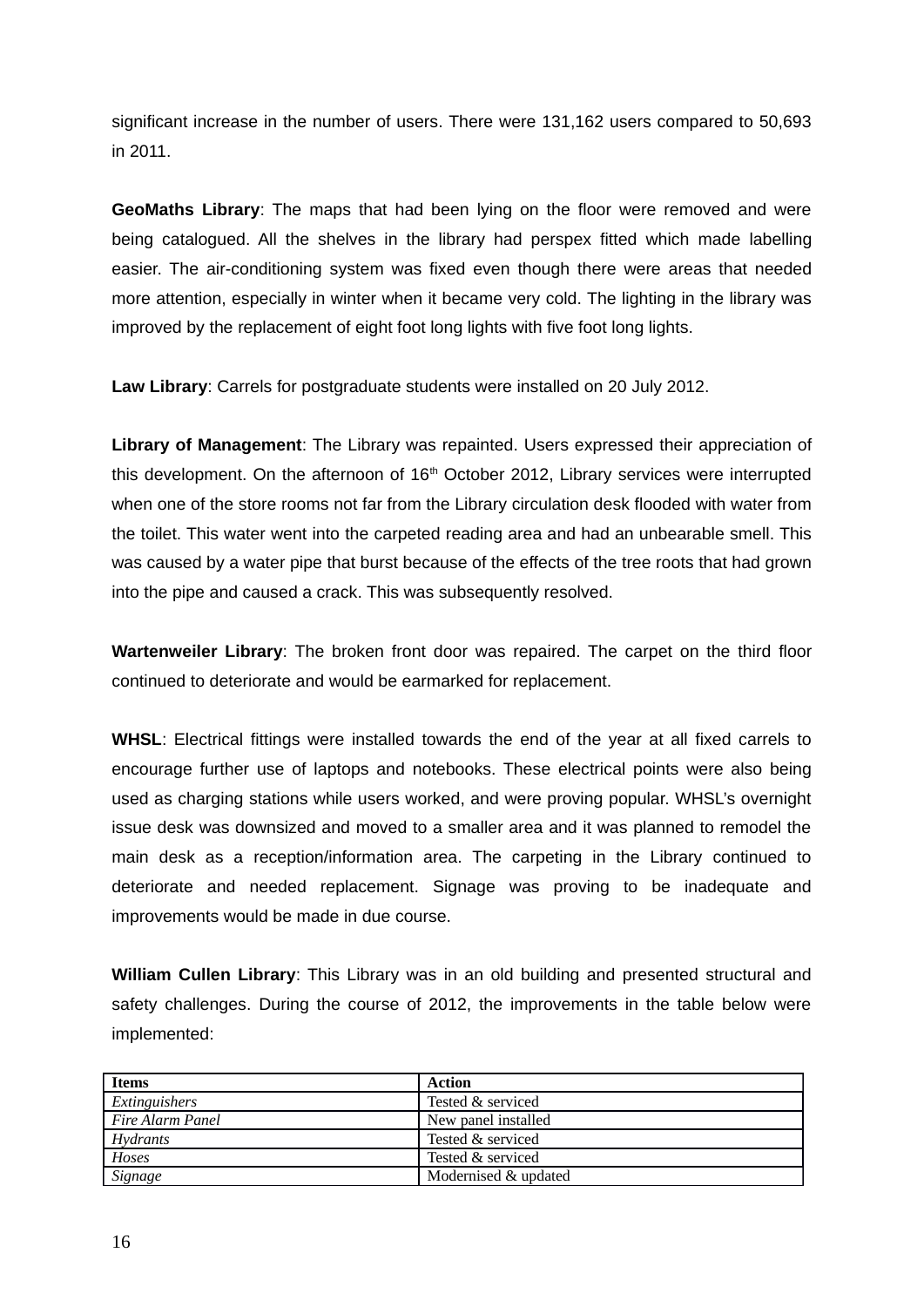| <i>Smoke detectors</i>        | Old detectors replaced        |
|-------------------------------|-------------------------------|
| <i>Surveillance</i>           | Six more cameras were mounted |
| Sealing, Plastering, Painting | Refurbished                   |
| Main Doors – front            | Sanded & varnished            |
| <i>Staircases</i>             | Cleared of unwanted materials |
| Windows                       | Tinted & shaded               |
| Storage Cage                  | Cleared of hazards            |

These upgrades would be continued in 2013 to cover other items of concern to the Library.

The South African History Archive (SAHA) vacated the William Cullen Library in August 2012. This freed-up some much needed space for Historical Papers collections. However, Historical Papers continued to experience space shortages for archival storage and processing as well as reading room space for users.

# 4**. Sustaining and developing an innovative and engaged Library team**

# **Staff Training and Development**

# **Development of library staff research support capacity**

Under the Carnegie Corporation of New York, Research Libraries Consortium project, Thuli Dhlamini and Rachel Louis attended a six-week Carnegie US internship from 20 February to 29 April, 2012 to further develop their research support skills and knowledge. Under this same project, Devind Peter, Chiratidzo Chatikobo and Janet Zambri attended the Executive Management Academy (EMA), 4 to 17 March 2012 in Stellenbosch to further develop their management skills.

Under the project, *Research Management Tool in Support of Academic Research in South Africa, Ghana and Uganda* funded by the Carnegie Corporation of New York, 23 Librarians attended a bibliometrics workshop facilitated by Prof. Johann Mouton of the University of Stellenbosch, on 17 July, 2012. Subsequently, a workshop on research evaluation tools was held at the Information Access Centre, Balme Library, University of Ghana, Legon on 10 September 2012. A total of 16 participants from the University of Cape Town, University of Ghana and Wits attended the workshop. On 18 September 2012, the Library hosted the InCites customer forum facilitated by Thomson Reuters. The forum was attended by 35 delegates from Gauteng libraries.

# **Library-CLTD staff training and development**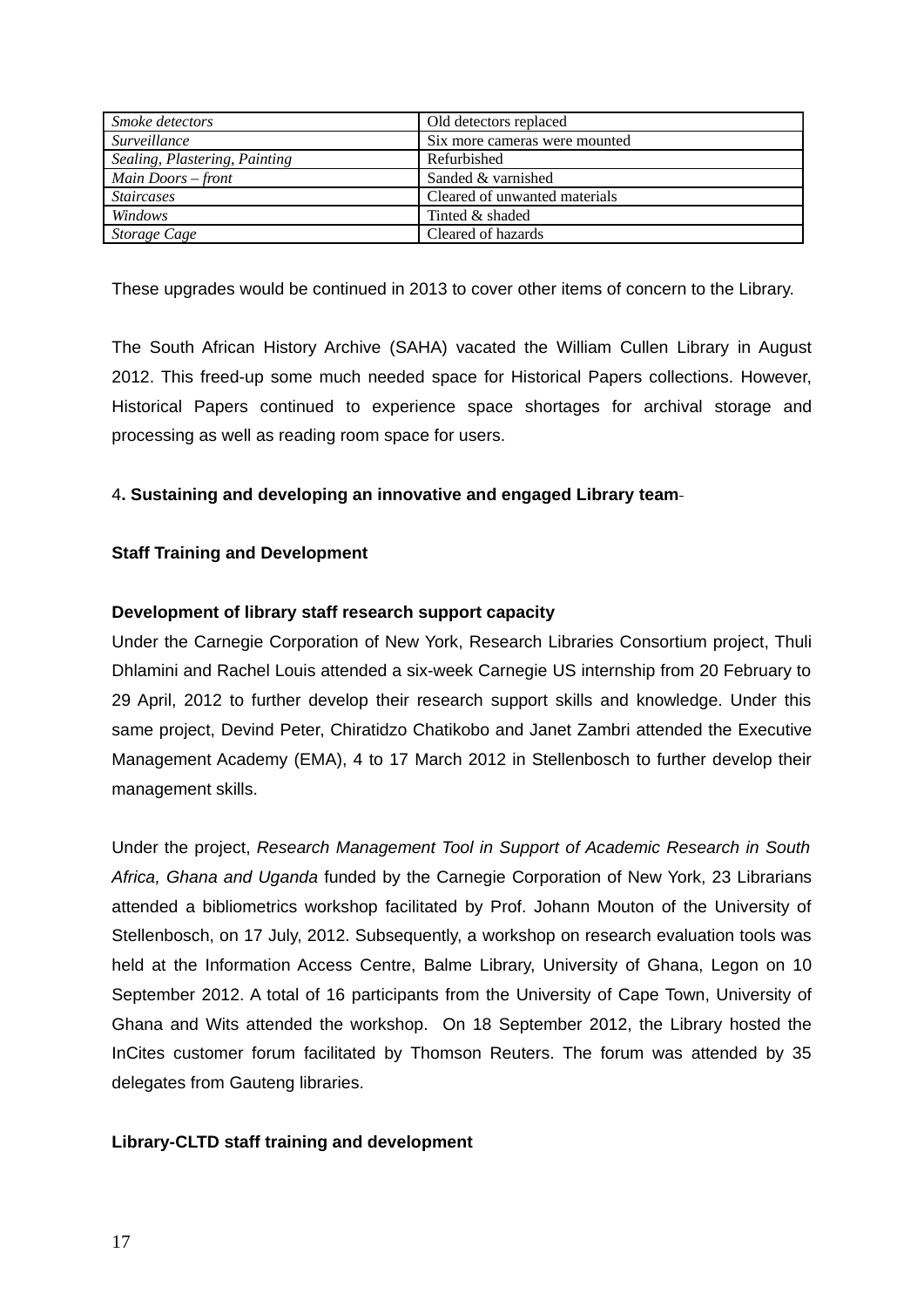There were 36 Library staff attendances at the programmes offered by the Centre for Learning, Teaching and Development (CLTD). The areas covered included the skillful resolution of conflict in the workplace, personal excellence, development and fundraising, first aid, interviewing skills, retirement planning, resilience building, induction, voice and presentation skills, making teaching interactive, frontline excellence, basic counselling, and supervisory development.

## **In-Library training**

As in previous years, the Library Winter and Summer Workshops provided a forum for staff to share ideas, skills, knowledge and experiences on various topics of interest. The Library Winter Workshop was held on 9-13 July and covered a range of topics that included disability awareness for librarians, Carnegie internship experiences, the Executive Management Academy that took place at the Mont Fleur Conference venue near Stellenbosch from 4 to 17 March 2012, early collections in William Cullen Library, feedback from the 4<sup>th</sup> Qualitative and Quantitative Measures in Libraries International Conference that was held in Limerick, and various information technology topics. The highlight was the open discussion, "Conversations with Felix" between members of Library staff and the University Librarian on a range of issues of common interest.

The Library Summer Workshops were held on 19-23 November 2012 and covered such topics as using e-book readers, open access, research data management, 2012 USA Carnegie experience and lessons learnt. An induction session was held for new Library staff in November 2012. It was attended by six professional and four support staff members.

# **In-Library database training**

The on-going acquisition and rationalisation of databases necessitated continuous education and training of staff. During the year, different vendors trained or updated staff on how to use such databases and tools as Springer LINK, InCites, ProQuest, Bankscope, Osiris, Mcgregor BFA, and Emerald. There were 37 professional staff attendances at these training sessions.

# **Professional activity: external workshops & conferences 2012**

Through its 2012 conference budget allocation of R61,480.00 and with additional assistance from other sponsors, the Library was able to support the attendance and participation of staff at external local, national and international professional conferences, workshops and seminars. This assisted with sharing ideas on innovations in services and influenced the implementation of the Library strategy. The highlights of the year were: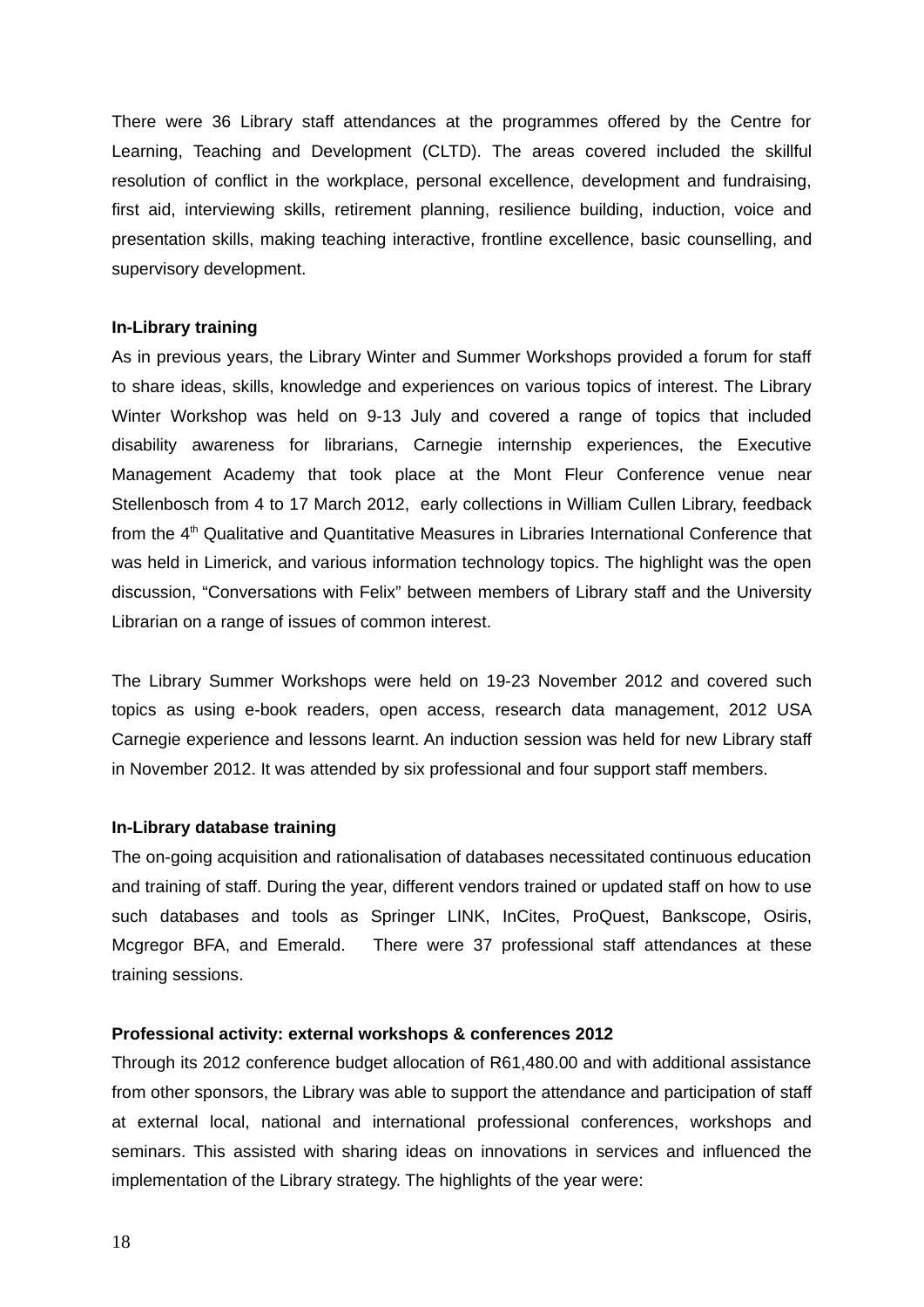- 1. Maryna van den Heever and Felix Ubogu attended and presented a joint paper, *Collaboration on Academic Research Support among Five African Universities* at the  $4<sup>th</sup>$  Qualitative and Quantitative Methods in Libraries Conference 22 – 25 May, 2012, Limerick, Ireland.
- 2. Denise Nicholson presented a paper, *The Treaty on Copyright Limitations and Exceptions for Libraries and Archives (TLIB)*, at the Crimea 2012 International Conference, 4-10 June 2012, Sudak.
- 3. Denise Nicholson presented a paper, *Copyright, Authors' Rights and Open Access Publishing* at the Academy of Sciences of South Africa (ASSAf) Scientific Writing Project Seminar at the Council for Higher Education, Pretoria, 29 - 30 March 2012.
- 4. Gabriele Mohale attended and presented a paper, *Lost and Found: The Papers of the Association for Social Work Education in Africa (ASWEA)* at the Archives of Postindependence Africa and its Diaspora Conference, 20-23 June 2012, in Dakar, Senegal.
- 5. Maryna van den Heever facilitated a two day workshop covering Libguides, research support and information literacy skills at the University of Ghana, 1-2 August 2012. The workshop was attended by 30 librarians from various divisions of the University of Ghana Library.
- 6. Michele Pickover attended a conference, The Memory of the World in the Digital Age: Digitization and Preservation, in Vancouver, British Columbia, Canada, 26-28 September 2012.

# **Library staff publications**

In addition to conference papers, staff publications included:

- 1. Clare Walker. *Learning on the Job, Teaching on the Job: CPDWL and a new qualification for the Research Information-Literate Librarian*, The Road to Information Literacy: Librarians as Facilitators of Learning, IFLA Satellite meeting: Continuing Professional Education and Workplace Learning & Information Literacy sections, Tampere, Finland, August 8-10, 2012. IFLA Publications 157, Berlin: De Gruyter Saur,2012, pp 183 - 197
- 2. Denise Nicholson. *Copyright: are deaf persons getting a fair deal?* Cape Librarian, 56 (1), pp. 12 - 16.

# **Human Resources Developments**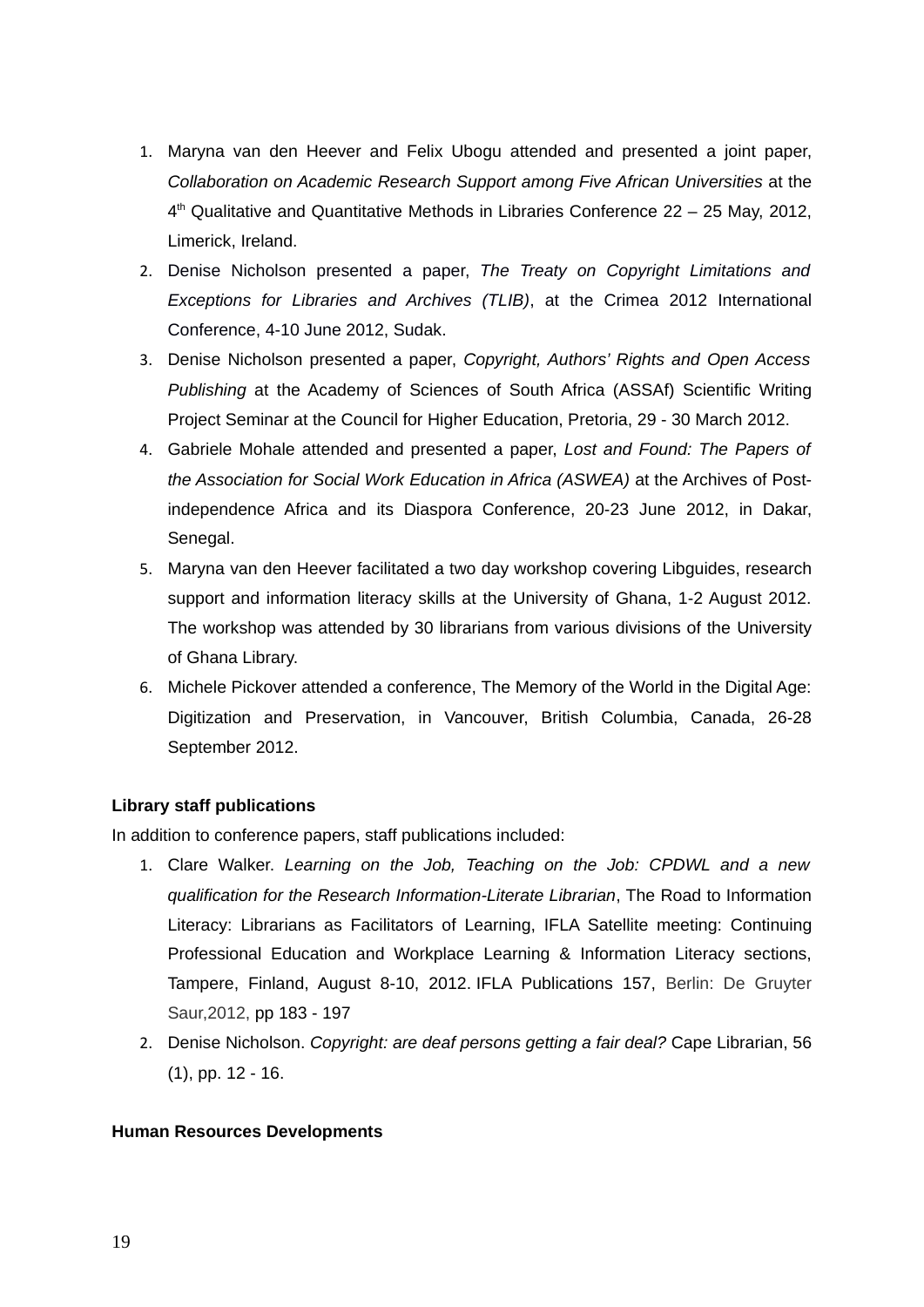# **Restructuring of jobs**

Following the re-writing of job descriptions in 2011, some jobs were restructured in 2012 to take account of the changes that had taken place in the related responsibilities. The jobs that were affected were:

| <b>Previous Position/Job Title</b>         | <b>Revised Position/Job Title</b>                                                  |  |  |  |
|--------------------------------------------|------------------------------------------------------------------------------------|--|--|--|
| Principal Librarian: Research              | <b>Manager: Research Support Services</b>                                          |  |  |  |
| <b>Curator of Manuscripts</b>              | Principal Curator: Archives and Digital Library                                    |  |  |  |
| Senior Librarian: Arts and Social Sciences | Principal Librarian: Humanities (Arts, Human &<br>Community Dev., Social Sciences) |  |  |  |
| <b>Assistant Archivist</b>                 | Archivist                                                                          |  |  |  |
| Senior Library Assistant                   | Archivist                                                                          |  |  |  |
| <b>Administrative Assistant</b>            | Administrative Officer                                                             |  |  |  |
| <b>Clerical Assistant: Cataloguing</b>     | Library Assistant: Cataloguing                                                     |  |  |  |

# **Staff Movements**

# **Appointments**

The key appointments made in 2012 were:

| <b>Name</b>         | Post                                    | Library/Department             |  |  |
|---------------------|-----------------------------------------|--------------------------------|--|--|
| <b>Biziwe Tembe</b> | GeoMaths Librarian                      | GeoMaths                       |  |  |
| Caddie Hart         | Human Resources Officer                 | <b>Library Human Resources</b> |  |  |
| Lihle Gumbi         | Cataloguer                              | <b>Information Resources</b>   |  |  |
| Maggie Lediga       | Librarian: Education and Training       | Library Education and Training |  |  |
|                     |                                         |                                |  |  |
| Margaret Atsango    | Assistant Librarian                     | Commerce Library               |  |  |
| Nkemeleng Lesejane  | Africana<br>Librarian:<br><b>Senior</b> | William Cullen Library         |  |  |
|                     | Collections & Services                  |                                |  |  |
| Surendra Jugdav     | Senior Librarian                        | Law                            |  |  |
| Xoliswa Xanko       | Librarian                               | Library of Management          |  |  |

With financial support from Atlantic Philanthropies, Historical Papers renewed the contracts for the staff employed in the Digitisation Centre, as well as the staff from the two other projects (Labour and Legal Resources) from May to December 2012.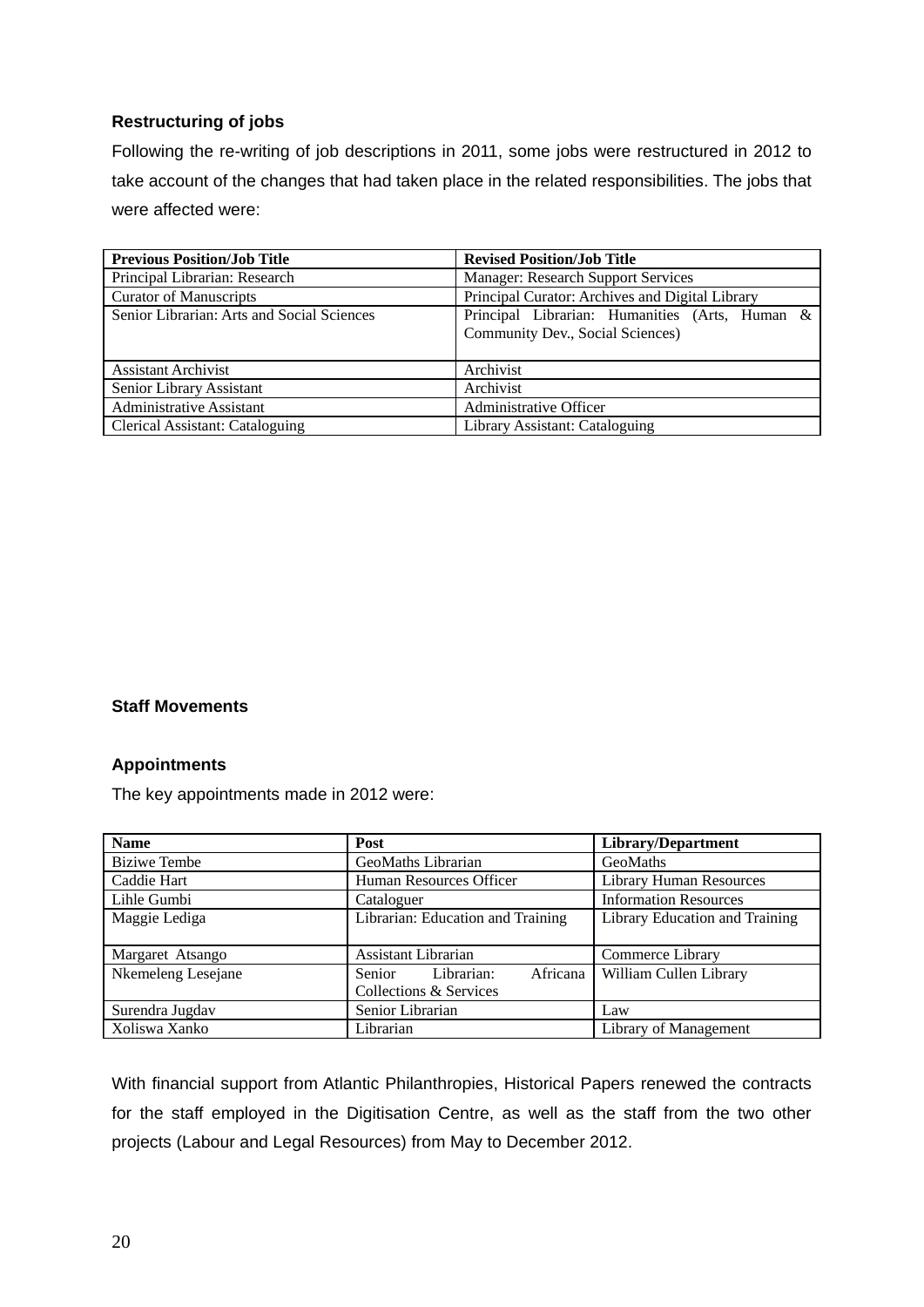# **Staff Recognition**

In February 2012, Joyce Letsapa, Senior Library Assistant: Serials received the Charlton Award Certificate for Excellence. This was in recognition of her consistent hard work and dedication.

## **Transfers, resignations, retirements and rationalizations**

As part of on-going rationalization to meet changing service needs, one Senior Library Assistant post at the Wartenweiler Library was transferred to the Commerce Library with its incumbent, Mbengeni Musetha with effect from 1<sup>st</sup> April 2012. Three posts, namely, Assistant Librarian (LB10) at Commerce Library, Mailing Assistant (AD14) in Library Finance and Administration and Library Clerical Assistant (LB14) in the Architecture Library were merged and restructured to create in their place two posts of (i) Digital Archivist (LB09) and (ii) Digital Technician (LB12) and transferred to the Wits Digitization Centre to support the digitization programme. The Witwatersrand Health Sciences Librarian job description was amended to a third-track post (50 % academic and 50 % support services), reporting academically to the Head of the School of Clinical Medicine in which the formal teaching programmes fell.

Philasande Sokhweba resigned from the post of Assistant Librarian: Cataloguing at the end of May after working for Wits for only nine months. Mbengeni Musetha resigned from the Library at the end of July 2012 to take up the post of Resource Centre Administrator in the School of Accountancy. Sello Borephe resigned from the restructured post of Principal Librarian: Humanities (Arts, Human & Community Dev., Social Sciences) (previously Senior Librarian: Arts and Social Sciences) at the end of November 2012 after four years of service. Wyndom Hudson retired from the post of Assistant Librarian: Cataloguing at the end of 2012 after 30 years of service.

# **Library staff educational & professional qualifications 2012**

The key achievements of the year were:

- 1. Denise Nicholson graduated with a Master of Laws (LLM) degree.
- 2. Phindile Senty Bekwa graduated with a BA Information Science (Hons) degree.

# **Partnerships, community engagement and outreach**

The Library was engaged in different activities with cooperating partners. Staff continued to contribute and serve in various professional bodies. The highlights of the year were: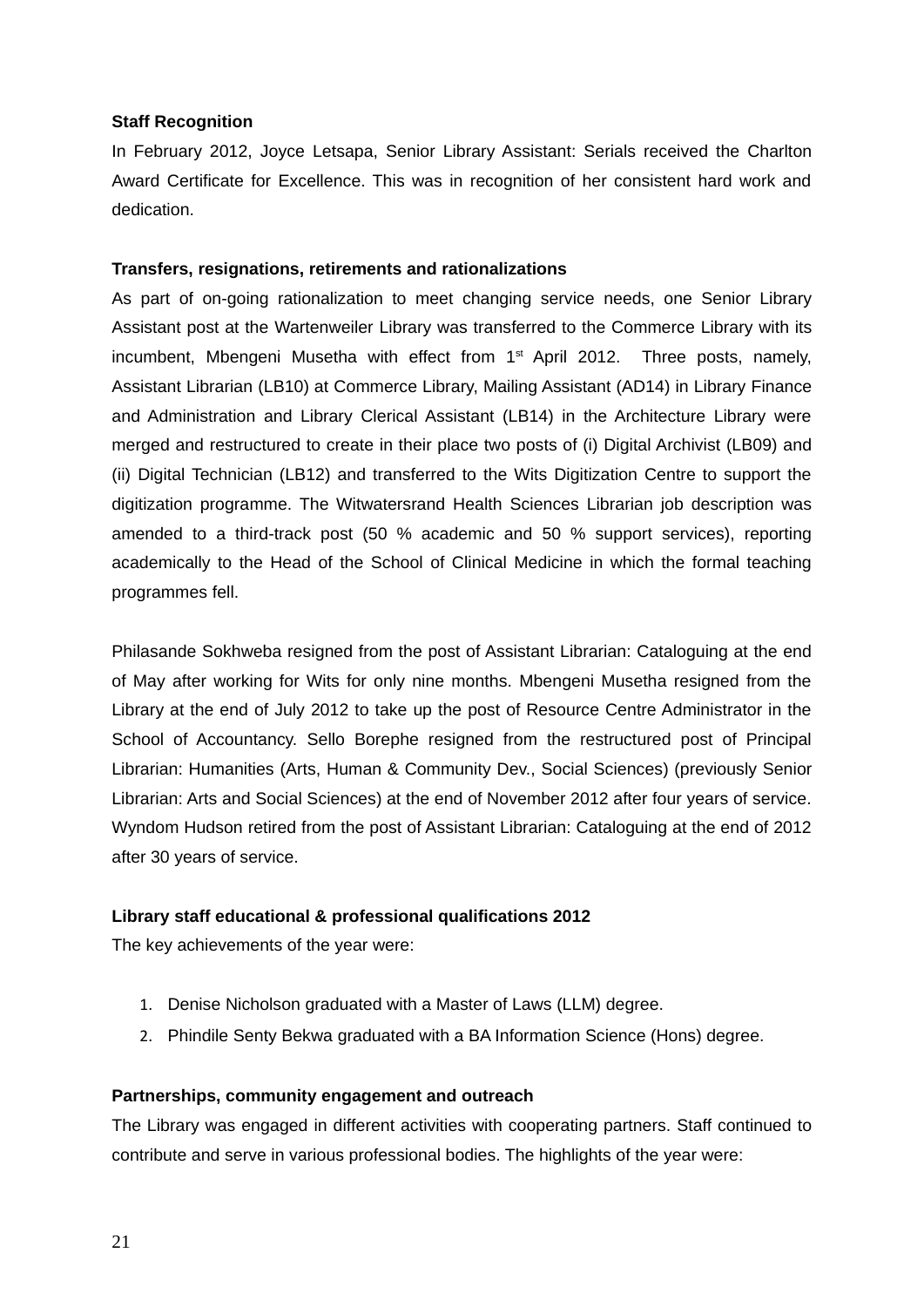# **Access to other libraries** (**Committee for Higher Education Librarians of South Africa** (**CHELSA**) **Agreement**

Academic staff and postgraduate students continued to request assistance to access and use other libraries either because they were continuing with their research away from the University or they needed to access research materials not available in the Library. Under the **CHELSA** Agreement, a total of 91 letters of introduction to other South African university libraries were issued compared to 65 in 2011. Under the agreement, the Library also hosted 66 users from other South African universities compared to 83 in 2011. In addition, the Library hosted 14 users from overseas universities compared to three in 2011.

## **Wits Student Equity – Targeting Talent Program 2010-2013**

The Targeting Talent Program (TTP) was a three year pre-university programme that prepared talented learners for their future studies at universities in the country. It was managed by the Wits Student Equity and Talent Management Unit. The Library contributed to the programme by delivering the information literacy/library user education component. From  $24<sup>th</sup>$  June to  $6<sup>th</sup>$  July 2012, about 600 Grade 10, 11 and 12 learners attended the Library programme. Of these, 350 were Grade 12 leaners who were in their third and final year of TTP and looking forwarding to university enrolment in 2013.

In line with the aims of the programme, the Library user education component equipped learners with the background knowledge and skills they needed to find and use information through the increasingly complex library systems that they would encounter upon enrolment at higher education institutions. The Library programme introduced learners to the Library; terminologies; finding tools; information sources, mainly books, journals and databases; how to find information; evaluating information; and acknowledging sources used.

## **Professional affiliations**

Library staff continued to serve in different capacities as members of professional bodies. During the year, the key affiliations were:

- 1. The Copyright Services Librarian, Denise Nicholson, reviewed ten English abstracts for the Access to Information Network - Africa (ATINA) pre-Conference in Riga, Latvia, in early August 2012.
- 2. The Senior Library Assistant, Gabriele Mohale, became a member of the South African Preservation and Conservation Network National Committee.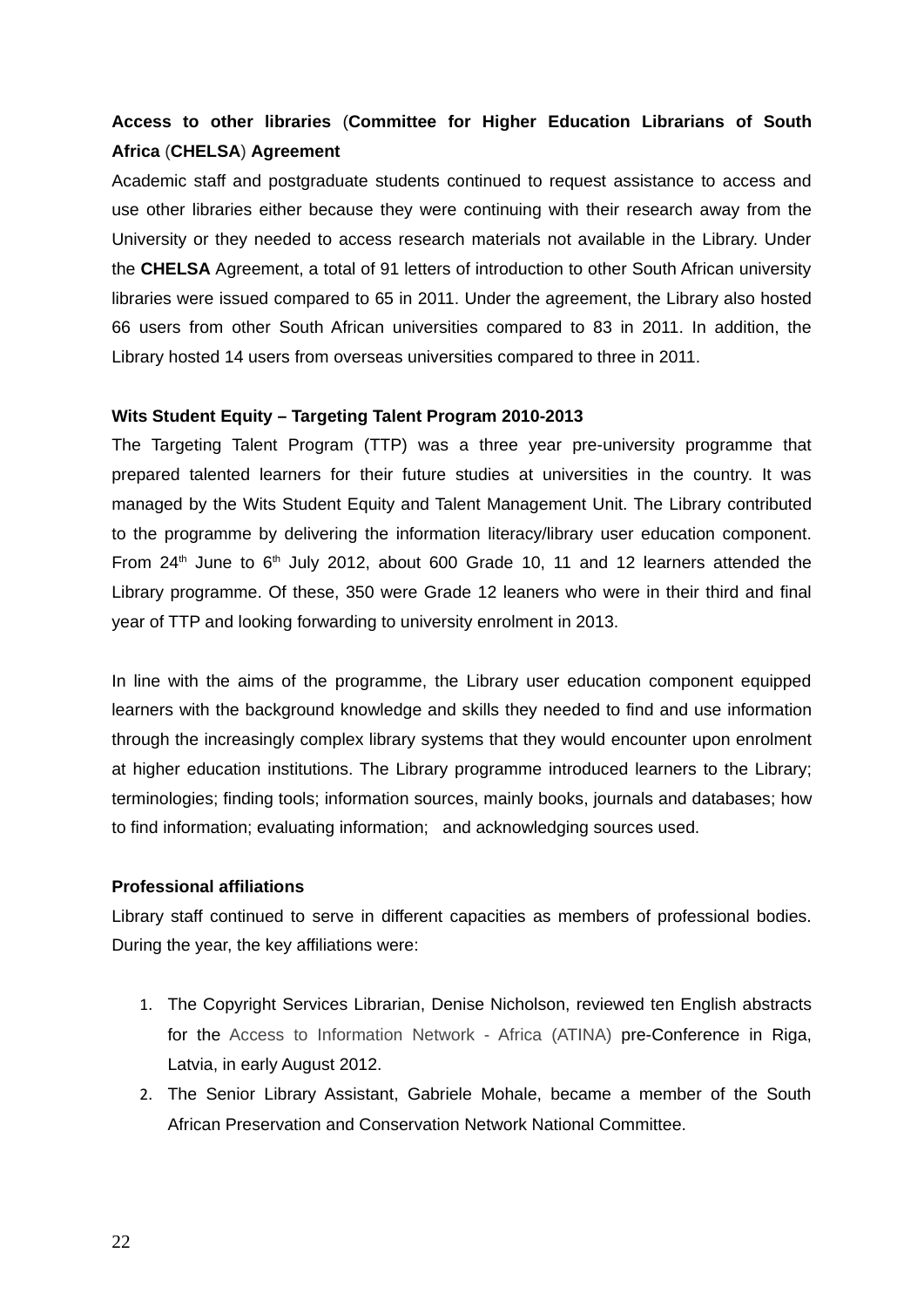- 3. The GeoMaths Librarian, Biziwe Tembe, assumed the role of convener of the Library and Information Association of South Africa (LIASA), Gauteng South Branch, Research, Education and Training Interest Group (RETIG)
- 4. The e-Resources Librarian, Jo-Anne King, was appointed to the South African National Library and Information Consortium (SANLiC) e-Resources Advisory Group (SEA) for a term of three years to provide additional input and assist the SANLiC manager to evaluate, negotiate and license electronic resources on behalf of SANLiC members.
- 5. The Deputy Health Sciences Librarian, Devind Peter, served on the Executive Committee of the Southern African Online User Group (SAOUG).
- 6. The Assistant Librarian: Teaching and Learning, Phindile Bekwa, was nominated to the position of Chair, LIASA Gauteng South Branch.
- 7. The Inter-Library Loans Librarian, Suzette Jansen van Rensburg, joined the LIASA ILL Interest Group and was appointed Treasurer
- 8. Janet Zambri continued to serve on the South African Bureau of Standards committee dealing with information and documentation standards applicable to the information industry.
- 9. The University Librarian, Felix Ubogu, was a member of the SANLiC Board.

# **Acknowledgements**

The University community generally expressed appreciation for the quality of library services available for teaching, learning and research. Some of the comments received were: "I … wanted to thank you for all your amazing work over the years in locating obscure and rare sources. It is people like you that make universities wonderful places for us Profs!"; "I want to sincerely thank you for sending the copies of the 2 songs I requested. I have looked for over ten years for the music"; and, "Now that our QQR Report has been submitted I have a few moments to thank you properly for all of the effort you put into helping myself and Louise by generating the citation analyses we asked for. Even when we called on you at the last minute you were very patient and obliging. I therefore would like to formally express my extreme gratitude for all your help in the past weeks."

The Library would like to express appreciation to members of the Senate Library Committee for their interest in the Library and for their contribution into the running of the libraries. We